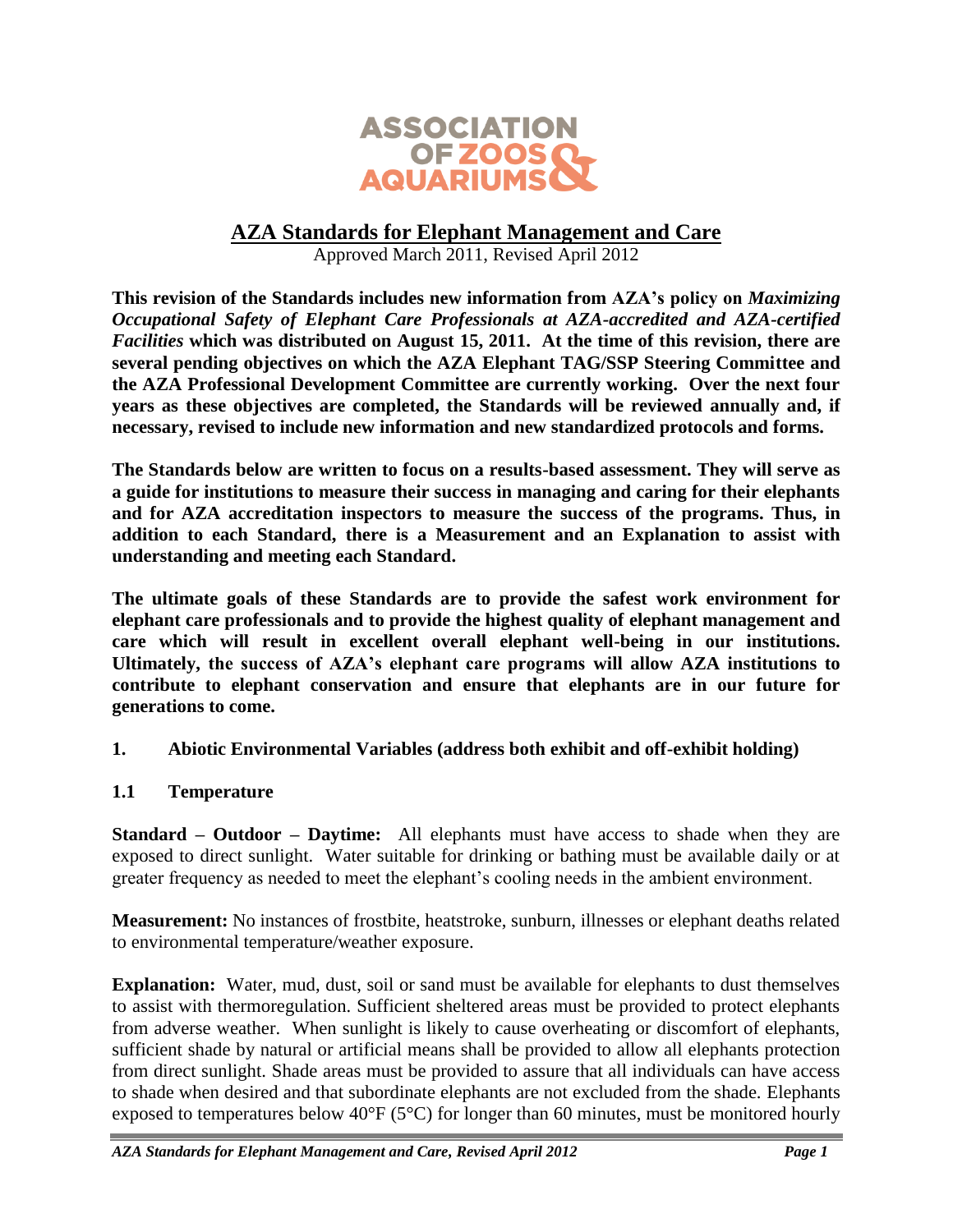to assess the potential for hypothermia. If needed to prevent hypothermia, supplemental heat, an area of direct sunlight protected from wind/precipitation, access to indoor barn stalls or other options for thermal management must be provided for the elephants.

**Standard – Outdoor – Nighttime:** Elephants kept outdoors when temperatures are under 40°F (5°C) overnight, must be provided with supplementary heat and adequate shelter from adverse weather.

**Measurement:** No instances of frostbite, illnesses or elephant deaths related to environmental temperature/weather exposure.

**Explanation:** Institutions should consider designing exhibits that allow elephants outdoor access as much as possible – weather, health, and safety permitting. Elephants kept outdoors can tolerate moderate temperature extremes if they have been acclimatized to the ambient conditions. Multiple sheltered areas must be provided to ensure that all elephants have sufficient access to shelter and protection from the elements. Facilities may install outdoor heat sources to extend the amount of time the elephants are able to remain outside. Radiant or forced air heating are examples of acceptable heat. There may be a need to provide supplemental heat for young or compromised elephants at temperatures above 40°F (5°C).

**Standard – Indoor:** Indoor holding areas must be able to be heated to a minimum temperature of at least 55°F (13°C) at all times of the year. One room must be capable of maintaining a temperature of at least 70°F (21°C) and be free of drafts for accommodating sick or debilitated elephants. Care should be taken to control excessive heat indoors. At elevated indoor temperatures, the use of fans, cross-ventilation, access to water, cool substrate, allowing elephants access to an outside area or other cooling measures must be employed as needed.

**Measurement:** No instances of illnesses or elephant deaths related to environmental temperature/weather exposure.

**Explanation:** Elephants should be provided with the opportunity to thermoregulate themselves as much as possible.

## **1.2 Humidity and Ventilation**

**Standard:** There are no standards for humidity or ventilation at this time.

**Measurement:** Not applicable

**Explanation:** There are no standards for humidity or ventilation at this time.

## **1.3 Illumination - Light intensity, spectral, and duration requirements**

**Standard:** Ample lighting must be provided for staff to work safely around the elephants day or night.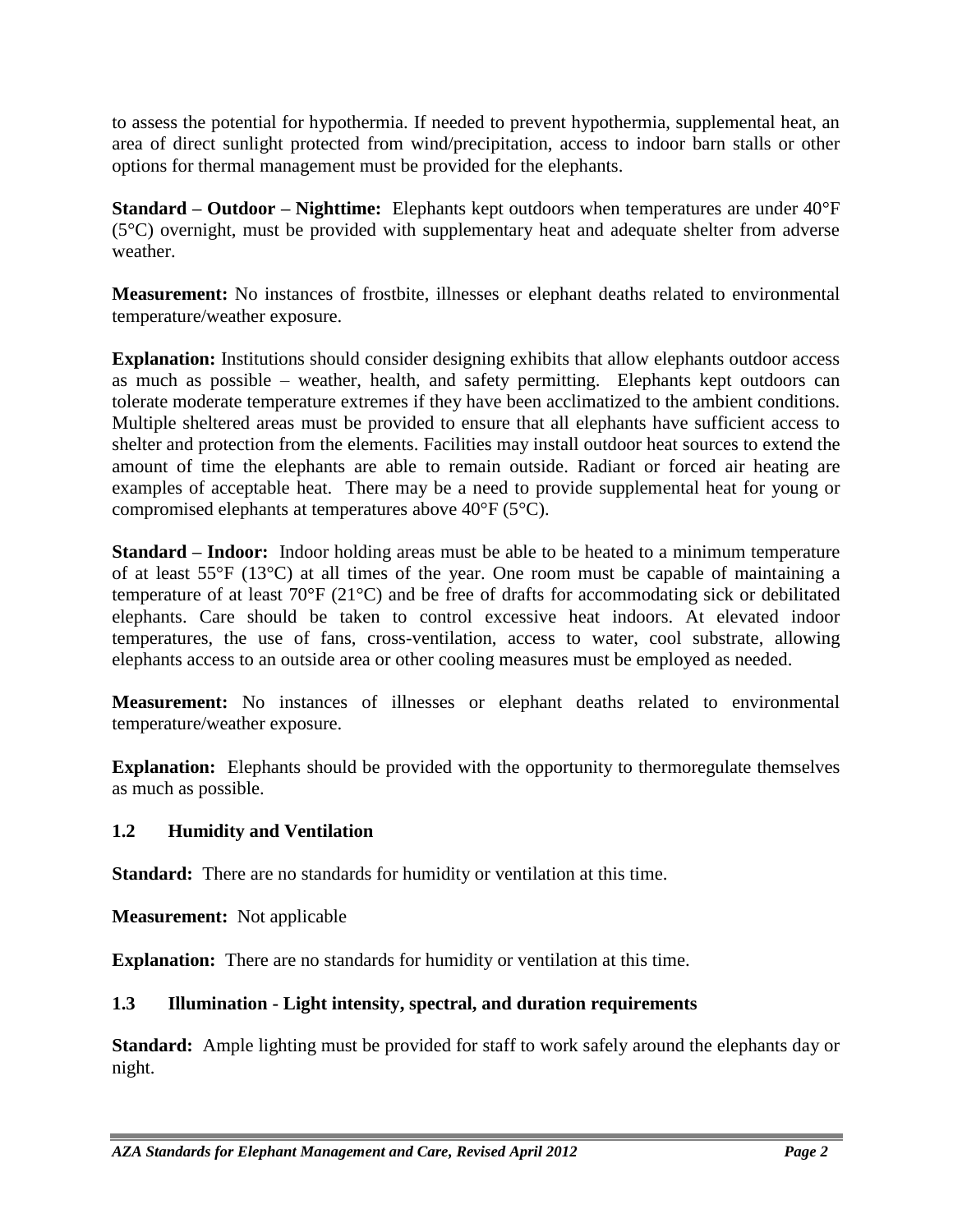**Measurement:** When staff are working around or interacting with the elephants, the elephants should be able to be clearly seen and their movements/behavior observed at all times within their indoor enclosures. Adequate light must be provided to monitor the safe use of all equipment (ERD) and the movement of all doors and gates.

**Explanation:** Natural daylight cycles are adequate for elephants, even in temperate regions. When kept indoors for extended periods, fluorescent, or incandescent lights provide a sufficient spectrum of illumination. Skylights, in addition to interior lighting, are effective and recommended.

# **1.4 Facilities**

# **1.4.1. Space requirements, behavioral repertoire, and complexity**

## **1.4.1.1. Indoor space**

**Standard:** Indoor facilities must provide adequate room for elephants to move about and lie down without restriction. Appropriate space should be available to allow elephants to be separated either through individual stalling or through the use of restraints (See 3.3.2.7). Indoor housing for both males and females must be designed to accommodate an elephant that can reach up to 24 ft (7.3 m) vertically. All ceilings, wire, pipes, etc. must be out of reach or adequately protected.

**Measurement:** If there are elephant behavioral, social, or medical issues shown to be caused by insufficient space, there must be a program in place (from a programmatic and/or facility perspective) to address the issue.

**Explanation:** For facilities in climates that require elephants to be indoors for significant amounts of time, it is highly recommended that larger interior common spaces be developed to enhance social interactions and allow for greater movement and diversity of space during inclement weather conditions as well as overnight. Minimum recommended stall space (i.e. temporary holding, overnight, etc) is not less than 600 sq ft (56 sq m) for males or females with calves, and not less than 400 sq ft (37 sq m) for females.

## **1.4.1.2. Outdoor space**

**Standard:** Outdoor habitats must provide sufficient space and environmental complexity to both allow for and stimulate natural behavioral activities and social interactions resulting in healthy and well-adapted elephants.

**Measurement:** If there are elephant behavioral, social, or medical issues shown to be caused by insufficient space, there must be a program in place (from a programmatic and/or facility perspective) to address the issue.

**Explanation:** Space is one of the most difficult measures to standardize. There is no scientific data which clearly indicates the amount of space needed for an elephant to be healthy and well adjusted. It is the quality of the overall programmatic approach to good elephant management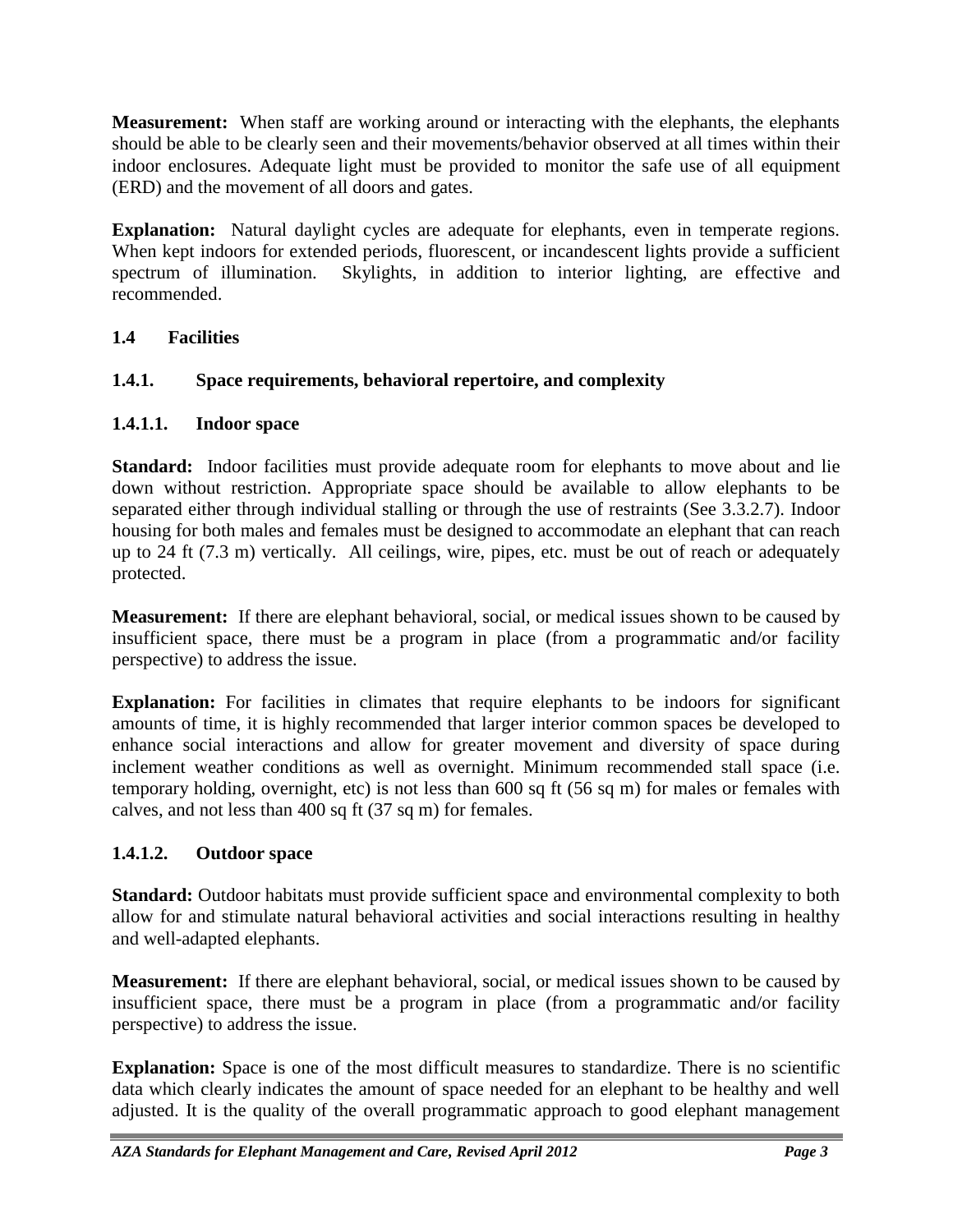and the quality of the space from an elephant perspective that determines adequacy of the facility, not simply the square footage of the environment. Thus, if the elephants are healthy and socially adapted, then whatever is being provided meets the standard. It is inaccurate to say that because a facility has a certain amount of space, then it has good elephant management. Recommended minimum size for outdoor habitats is not less than 5400 sq ft (500 sq m) per elephant using the habitat.

## **1.4.1.3. Behavior**

**Standard:** The facility and program provides a complex physical and social environment which stimulates natural behaviors, social interactions and activity levels resulting in healthy, welladapted elephants.

**Measurement:** The elephants are physically healthy and socially well-adapted without aberrant behavior or excessive aggression within the social group.

**Explanation:** There is no current data to indicate what amount of activity, or what daily walking distance is most appropriate for optimal elephant welfare. The basic needs may be different for each elephant. Since the goal is healthy, socially well-adapted elephants, how it is achieved is less important than that it is achieved.

# **1.4.1.4 New exhibits and renovations**

**Standard:** All institutions planning new construction for elephants or modifying existing elephant facilities must include holding space for adult males in their construction/renovation plans. All new construction and major renovations must be designed in a manner that minimizes the regular need for tethering.

**Measurement:** Review the facilities submitted commitment to be either a holding, holding/breeding or breeding facility and review their plans to ensure compliance with the AZA Elephant Vision and Commitment statements.

**Explanation:** AZA's commitment to elephants will only be successful if all facilities live up to their commitment in the ability to hold males and comply with TAG breeding recommendations.

## **1.4.2. Minimum inter-individual distances that will influence size of space**

**Standard:** There are no standards for minimum inter-individual distances that will influence size of space at this time.

## **Measurement:** Not applicable.

**Explanation:** See 2.2.2.2. Facility must have sufficient structures for all elephants to participate in all ranges of natural behaviors. Elephants are a social species and herds often perform activities together, such as feeding, drinking, walking, resting, and wallowing.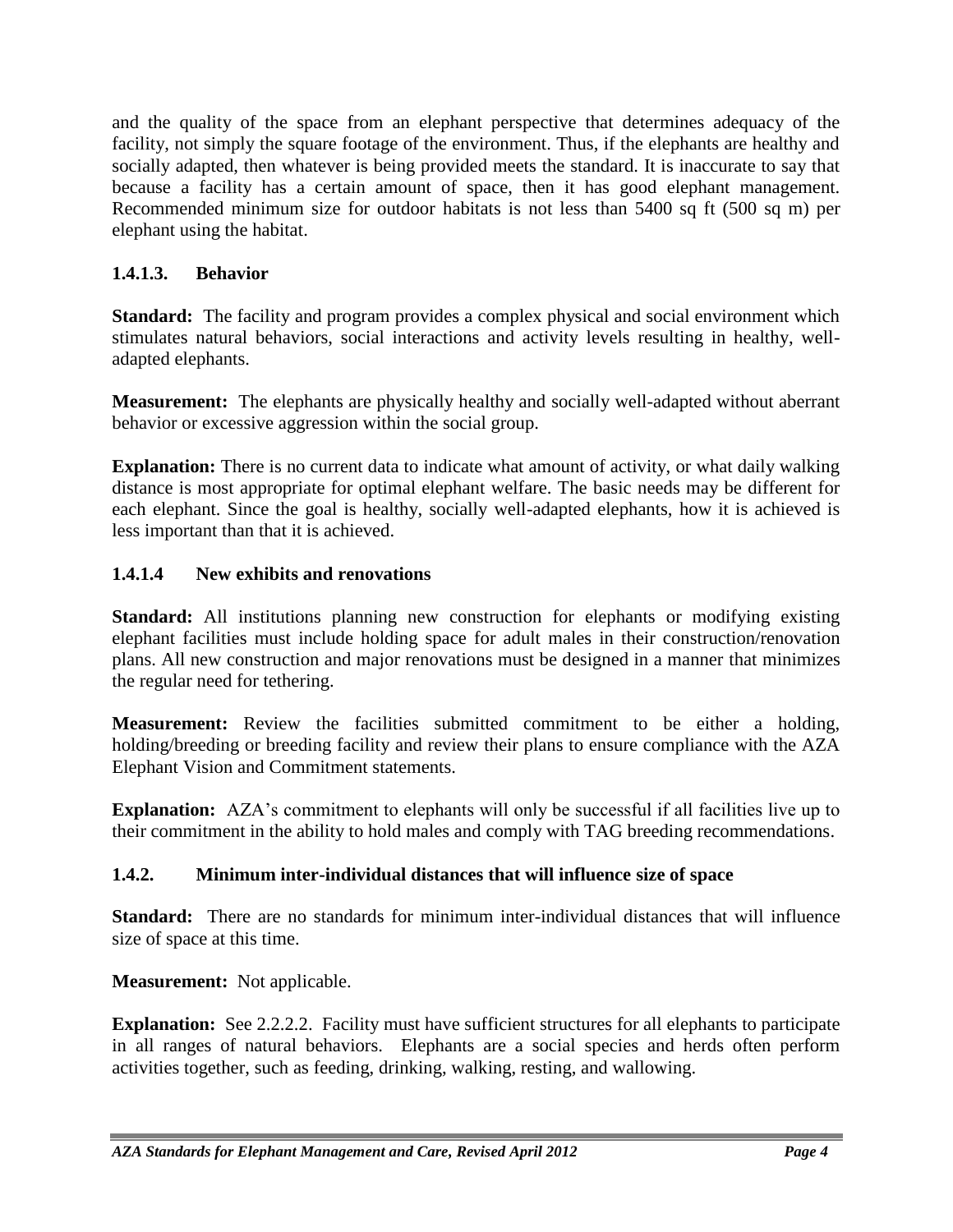### **1.4.3. Furnishings to accommodate an array of locomotive and foraging behaviors as well as resting and sleeping**

**Standard:** See 1.4.1

**Measurement:** See 1.4.1

**Explanation:** A key consideration in the design of elephant habitats is the promotion of speciesappropriate behaviors. Enrichment opportunities should be integral parts of both indoor and outdoor enclosures. Outdoor areas should encourage locomotion for exercise and natural footwear. Rocks, tree stumps, or large sturdy objects must be provided in the exhibit so that the elephants may use them for rubbing and scratching. The use of both wet and dry wallows is encouraged to assist with skin care and protection against the sun and biting insects. The AZA Elephant Exhibit Design Resource has extensive information on facility design and enrichment activities.

#### **1.4.4. Visual, acoustic, and olfactory barriers within the space**

**Standard:** The design of indoor and outdoor enclosures must contain areas where elephants can exercise and socialize together, and avoid socializing if/when desired.

**Measurement:** Determine the level of choice the elephants have to join or separate themselves from other elephants.

**Explanation:** Barriers within and between exhibits should allow some degree of auditory, olfactory, and tactile contact between separated herd members as appropriate at their choice.

### **1.4.5. Substrates and nesting/bedding materials**

#### **1.4.5.1. Outdoor**

**Standard:** Outdoor habitat surfaces must consist primarily of natural substrates (e.g., soil, sand, grass) that provide good drainage. Enclosures must be made up of a variety of substrates.

**Measurement:** Elephant feet are in good condition and need only periodic pad and nail trimming. Excessive buildup of dead skin is not apparent and dusting materials are available for the elephants.

**Explanation:** Providing a variety of soft substrates will promote behaviors, such as foraging, wallowing, bathing, digging, and resting. The use of both wet and dry wallows is encouraged to assist with skin care and protection against the sun and biting insects. Elephants can lie on mounds of earth. Providing a combination of hard substrates to promote normal wear of footpads and soft substrates, such as earth and sand, to promote dust bathing is preferred.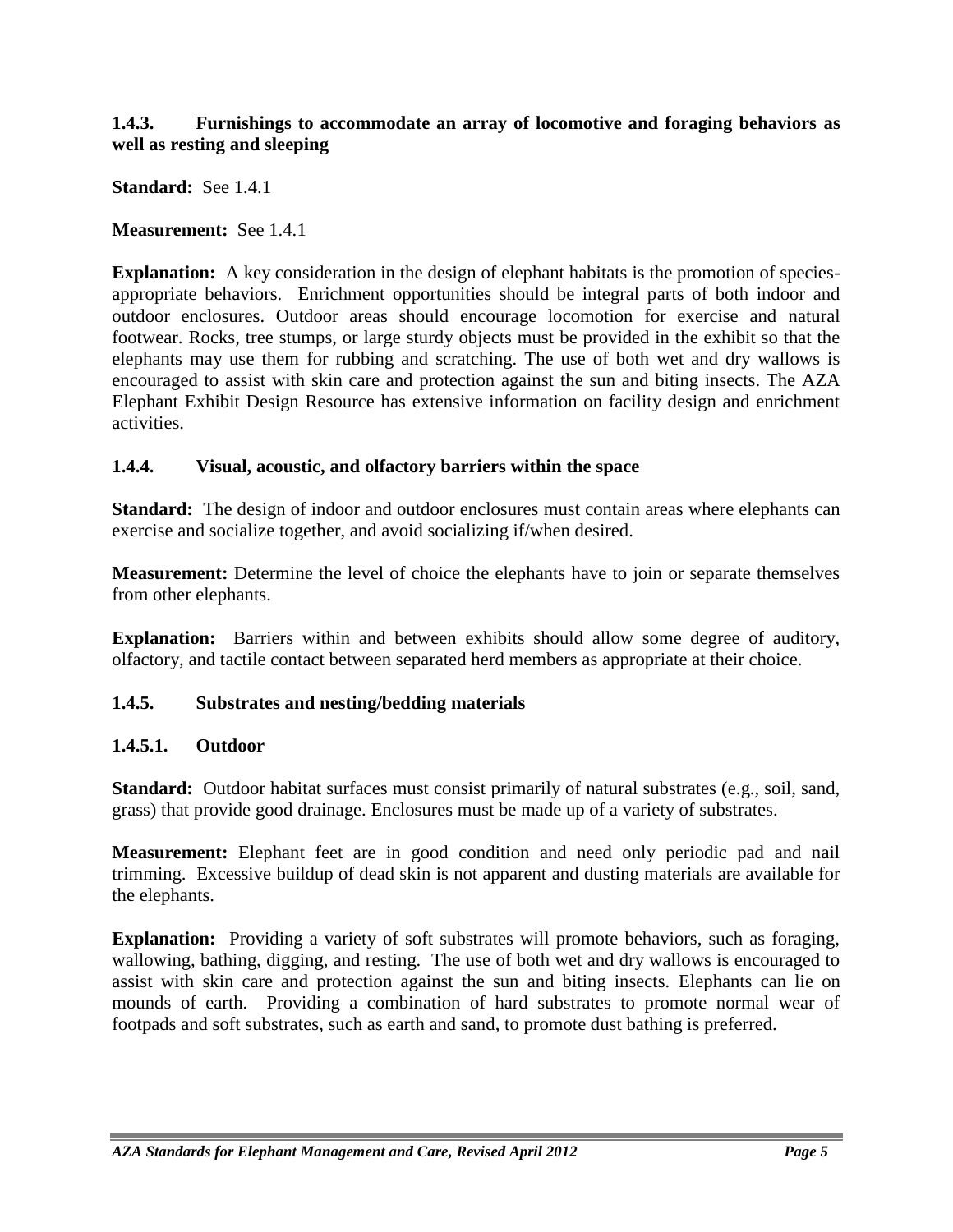### **1.4.5.2 Indoor**

**Standard:** Substrate must be able to be cleaned daily and must be quick to dry. Hard floor surfaces must be relatively smooth to prevent excessive pad wear, but not so smooth that they become slippery when wet.

**Measurement:** Interior floors are cleaned daily and dry within two hours of cleaning. No excessive pad wear due to floor roughness and no elephant injuries due to slipping on the floors.

**Explanation:** Many institutions are experimenting with the use of sand in place of some cement stall floor surfaces. Some institutions use barn stall mats, straw, or shavings for insulation and/or to provide a softer surface for elephants to stand or lie on. In new construction and renovations, consideration should be made for incorporation of natural, changeable substrates indoors.

### **1.4.6. Provision of change and variation in the environment**

**Standard:** All holding institutions must have a written environmental enrichment plan for their elephants and show evidence of implementation (See 4.3). An effective enrichment program includes the rotation of exhibit furniture and enrichment initiatives on a regular schedule, and based on the elephants' behavior, maximizes the stimulation offered by these exhibit features (See 1.4.5.1).

**Measurement:** Enrichment plan and records of daily enrichment activities should be reviewed (See 1.4.5.1 and 4.3).

**Explanation:** A varied terrain provides more complexity in the environment as well as exercise opportunities, such as walking, turning, reaching, stretching, climbing, bending, digging, pushing, pulling, and lifting. Providing a variety of soft substrates will promote behaviors such as foraging, wallowing, bathing, digging, and resting.

### **1.4.7. Cleaning related to issues like scent-marking, that may influence how and how often space is cleaned.**

**Standard:** There are currently no scent-marking issues identified for elephants that influence cleaning.

**Measurement:** Not applicable.

**Explanation:** Enclosures, both indoor and outdoor, must be cleaned of excrement daily. Frequent daily manure removal is recommended and may be necessary for both sanitary and aesthetic reasons.

### **1.4.8. Air or water changes/hour required**

**Standard:** See 1.2 and 1.5.2

**Measurement:** See 1.2 and 1.5.2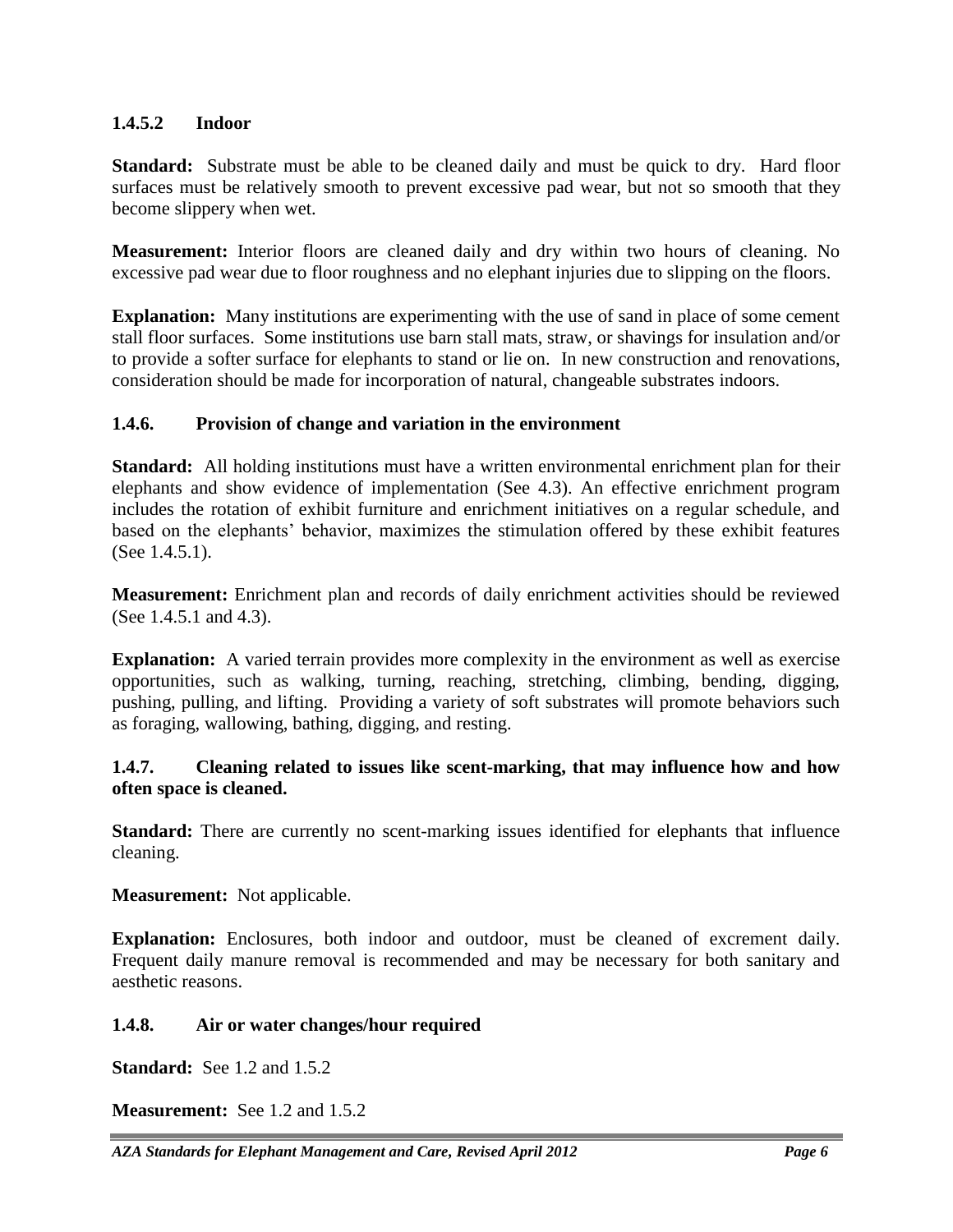**Explanation:** Indoor ventilation systems for elephants should provide enough fresh air to meet the respiration needs of the elephants, control moisture build-up within the structure, and move enough air to dilute airborne disease organisms. The recommended ventilation for indoor housing for elephants is 4-6 air changes per hour.

# **1.4.9. Identify necessary measures for safety and containment**

## **1.4.9.1 Containment**

**Standard:** Elephant containment barriers must be sufficient to prevent elephant escapes.

**Measurement:** There should be no failure of barriers.

**Explanation:** A recommended minimum height of walls, cables and horizontal railings for adult elephants is 8 ft (2.4 m). The use of electric fences is not sufficient as a primary containment barrier. A wide variety of building materials can be used for elephant containment barriers. The barriers must be safe for the elephants, must be able to withstand an elephant's strength, must contain the elephant in a specific space, and must prohibit direct contact between elephants and the visitors. Recommended materials for barriers include solid concrete, rock walls or horizontal steel rails, pipe or cable.

## **1.4.9.2 Barriers (Standard applicable beginning September 1, 2014)**

**Standard:** All institutions must have in place and be implementing adequate infrastructure to manage and care for elephants with barriers and/or restraints in place to increase employee safety. If a facility cannot meet this standard, it must apply for a variance after describing its plan to meet the standard to the Accreditation Commission. No variances shall be granted **after January 1, 2016.**

**Measurement:** Adequate infrastructure exists and is used by elephant care providers to care for their elephants without sharing the same unrestricted space with the elephants, except in certain, well-defined circumstances.

**Explanation:** AZA is committed to maximizing the safety of elephant care staff.

## **1.4.9.3 Dry moats**

**Standard:** The use of dry moats with steep sides and hard bottoms as primary containment should be limited.

**Measurement:** A written elephant extraction protocol must be in place for facilities employing moats out of which an elephant cannot easily climb.

**Explanation:** Dry moats can pose a substantial threat to elephants, especially those out of which an elephant cannot easily climb. Where present, moats should be wide enough for an elephant to turn around, have a soft, dry bottom, and should include a gradually sloped ramp so that the elephant can easily climb out of the moat or ditch.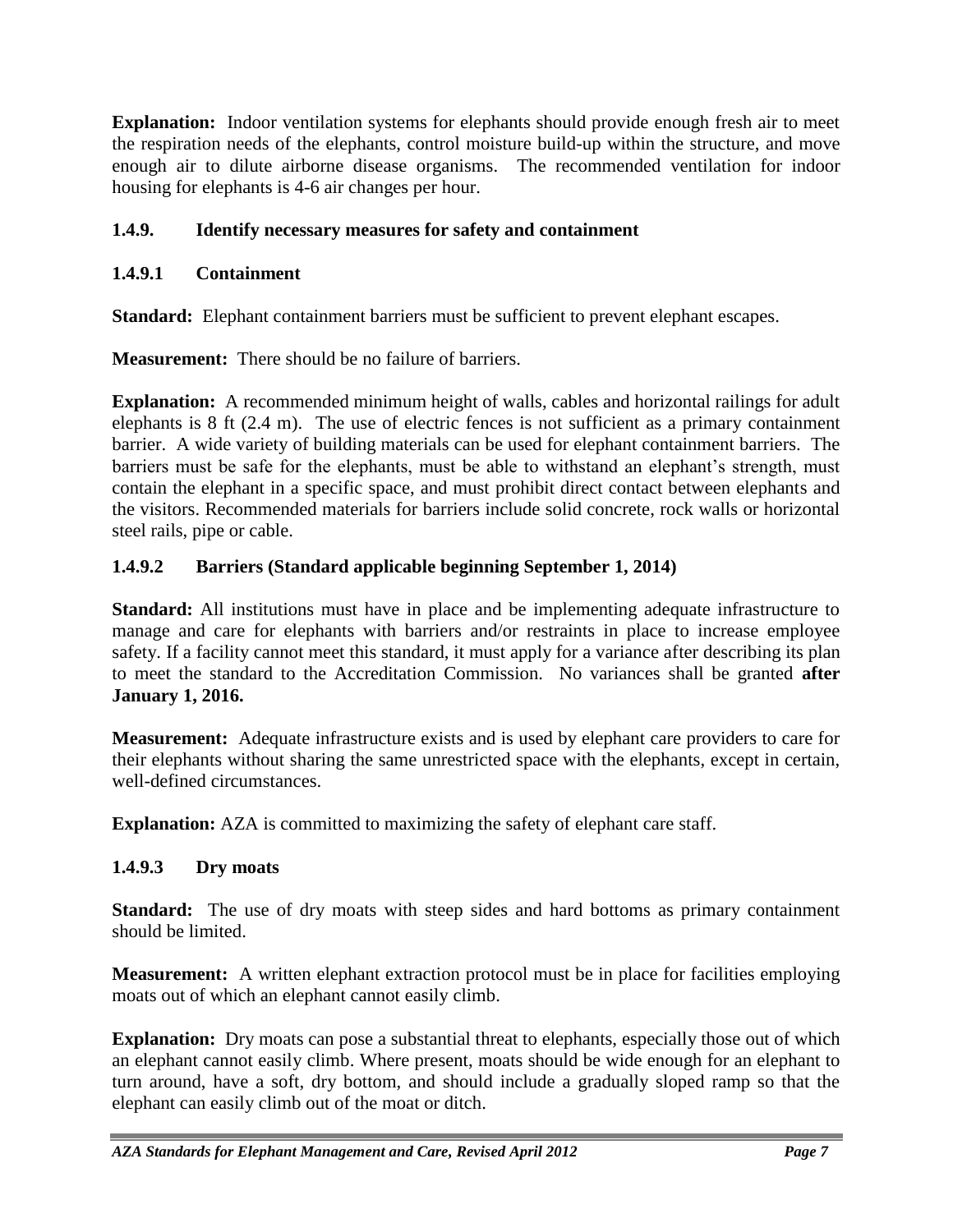## **1.4.9.4 Doors and gates**

**Standard:** Doors and gates must be in good condition and must be engineered to withstand an elephant's strength.

**Measurement:** All doors and gates must operate properly and contain elephants. No elephant injuries or keeper injuries because of hydraulic or electrically-powered door operation.

**Explanation:** Door and gate design is extremely important to ensure the safety of both elephants and keeper staff. If hydraulic or electrically powered drives are used to operate doors or gates, there must be a manual back-up system or a back-up generator in place in case of failure. Door operation must be continually monitored with a direct line of sight or with video the entire time the door is in motion in order to prevent elephant or keeper injury.

## **1.4.9.5 General exhibit considerations**

**Standard:** Ceiling and fixture heights (e.g., lights, heating units, plumbing, etc.) must be built so that elephants do not harm themselves or damage the facility.

**Measurement:** There should be no elephant injuries due to poor design or insufficient heights of ceilings and fixtures.

**Explanation:** Mature elephants can reach a vertical height of 24 ft (7.3 m).

## **1.4.9.6 Safety assessment program**

**Standard:** Each elephant-holding institution must have an established method of regularly evaluating its elephant facility and program safety. The institution must document and be able to demonstrate how this established program assesses safety on a regular and consistent basis and how safety issues are resolved. Facilities shall conduct safety evaluations at least semi-annually.

**Between August 15, 2011 and January 1, 2012,** each institution must have performed one semi-annual program safety assessment.

**Between August 15, 2011 and January 1, 2012,** each institution must have specifically addressed its elephant program in the risk management policy required by AZA Accreditation Standard 11.4.1.

**Measurement:** Program and facility safety evaluations and safety issue resolutions are documented. All identified safety issues are resolved or are in the process of resolution.

**Explanation:** Each facility should establish a Safety Assessment Program based on its own needs and resources. A Safety Assessment Program may include a safety assessment team, including elephant staff, management staff, animal health care staff and experts in the area of risk management and safety.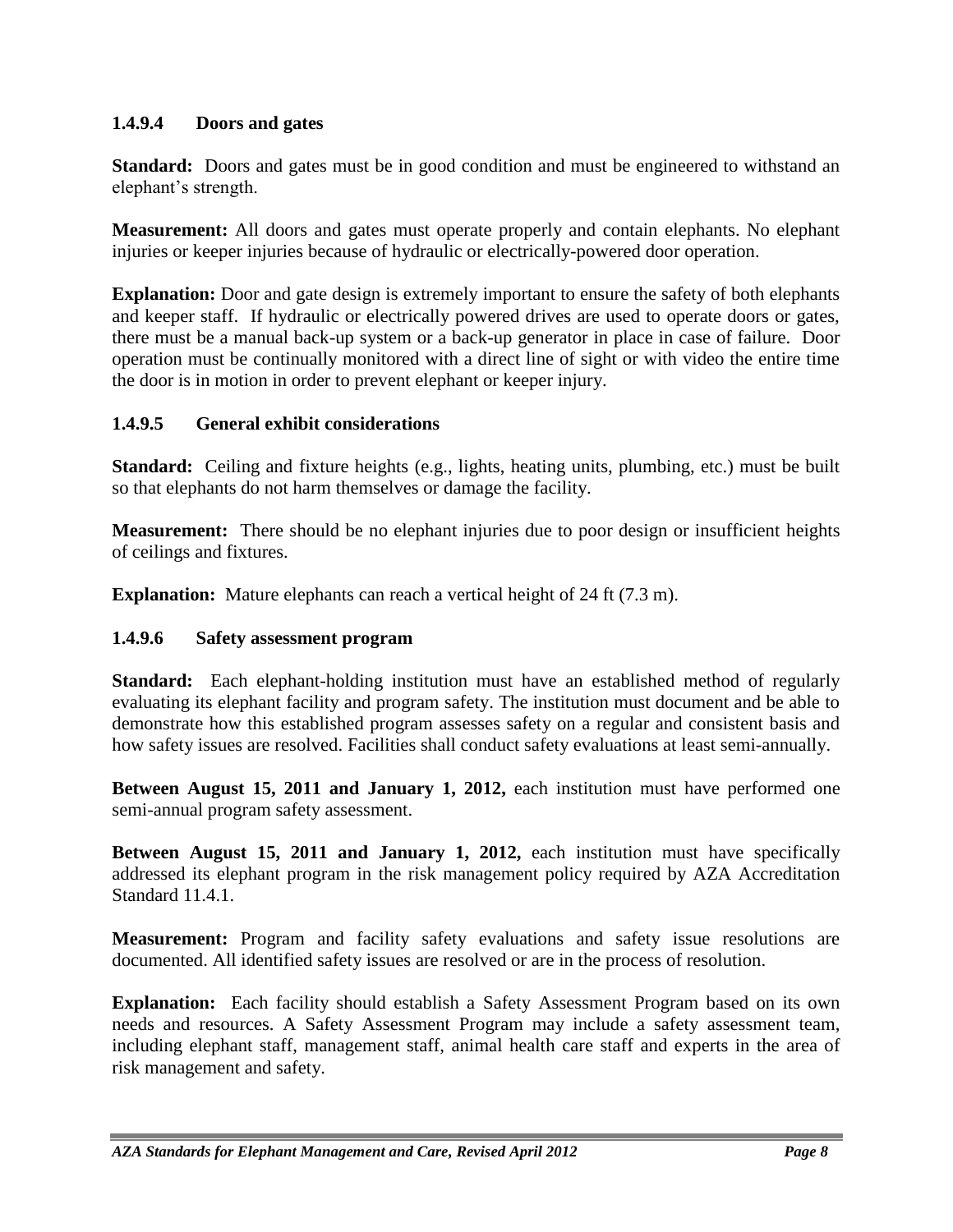### **1.4.10. Transport (in accordance with IATA)**

**Standard:** All applicable Federal regulations and/or IATA requirements must be met.

**Measurement:** Elephant transports have been accomplished safely and in an appropriate manner.

**Explanation:** The method of transport, as well as preshipment health screening protocols, should follow TAG/SSP guidelines. Other resources for the transport of elephants include the Elephant Husbandry Resource Guide and Fowler (1995).

### **1.4.10.1. Type of transport container**

**Standard:** See 1.4.10

**Measurement:** See 1.4.10

**Explanation:** Elephants are typically transported in custom semi trailers, specifically designed for moving elephants. On occasion, elephants are moved in crates, most commonly for overseas shipments.

## **1.4.10.2. Appropriate size of transport container**

**Standard:** See 1.4.10

**Measurement:** See 1.4.10

**Explanation:** The crate or trailer compartment used for shipping should be sized so that the elephant can stand up comfortably, but not turn around. The elephant should not be compressed by the containment front or back. The crate should be equipped with tethering options as needed.

### **1.4.10.3. Provision of food and water during transport**

**Standard:** See 1.4.10

**Measurement:** See 1.4.10

**Explanation:** Elephants should be provided with food (e.g., hay) and water at regular intervals during the transport.

### **1.4.10.4. Provision of bedding or substrate in transport container**

See 1.4.10

## **1.4.10.5. Mechanism(s) for separating animal from urine and feces during transport**

See 1.4.10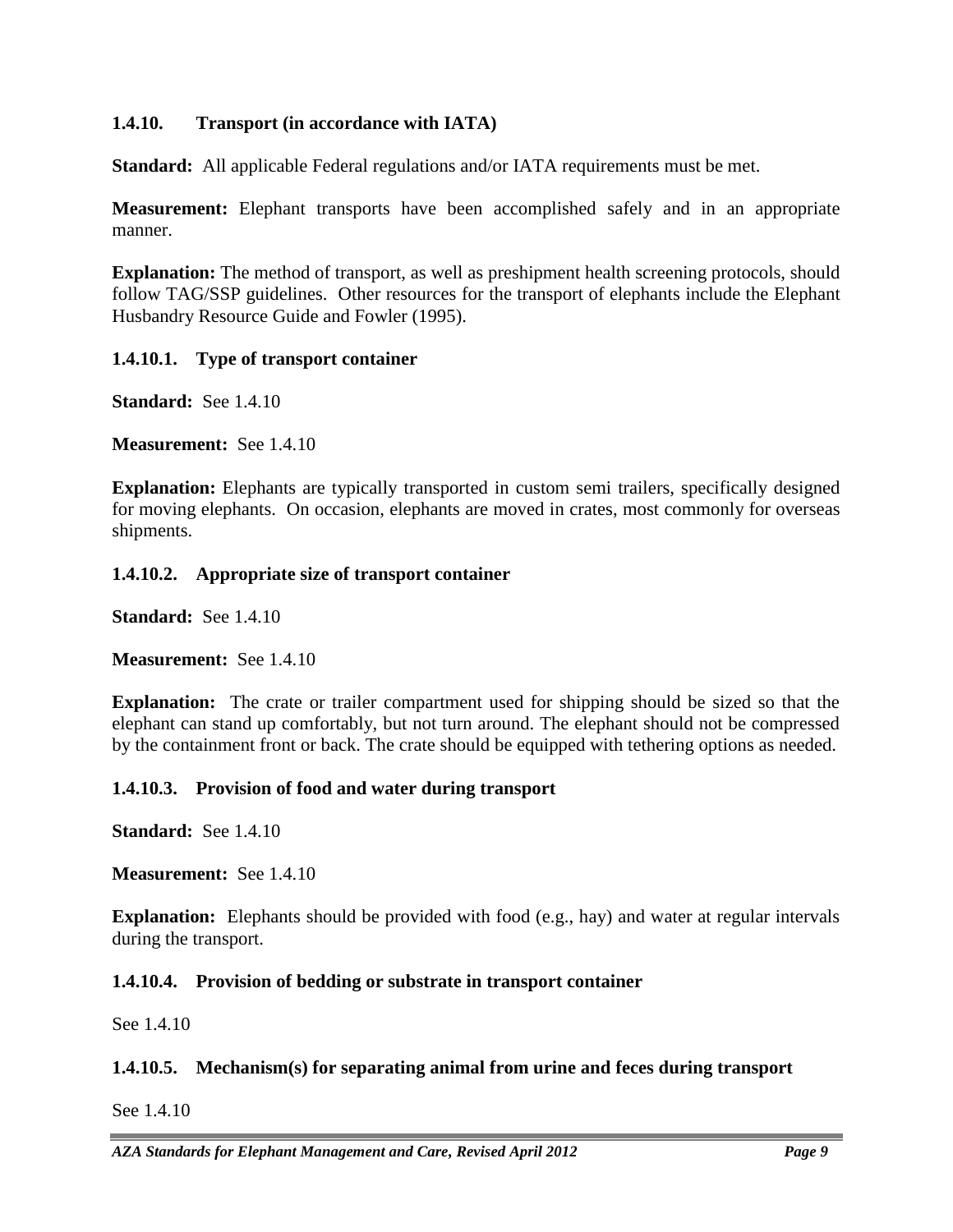**1.4.10.6. Temperature range during transport**

See 1.4.10

**1.4.10.7. Light levels and how to minimize noise during transport**

See 1.4.10

**1.4.10.8 Group size or need for separation of individuals during transport**

See 1.4.10

**1.4.10.9 Handler/veterinarian access to animal during transport**

See 1.4.10

**1.4.10.10 Duration of transport allowable before temporary transfer to "normal housing" is required**

See 1.4.10

## **1.4.10.11 Timing of release, size and type of enclosure at transport destination**

See 1.4.10

### **1.5 Water**

### **1.5.1 Acceptable water quality parameters**

**Standard:** Water suitable for drinking must be made available daily. Frequent drinking opportunities throughout the day may be necessary to meet the elephant's needs in the ambient environment.

**Measurement:** Water sources for exhibit and barn are identified and method of delivery determined to meet the standard.

**Explanation:** Most facilities provide either continually running or automatic watering devices in outdoor enclosures and barns. If these are not present, the method of providing water must be identified and written protocols in place to ensure appropriate water availability to the elephants.

### **1.5.2 Presentation of water, and water sources**

**Standard:** While outdoors and weather permitting, elephants must have regular access to water sources, such as a pools, waterfalls, misters/sprinklers, or wallows that provide enrichment and allow the elephants to cool and/or bathe themselves.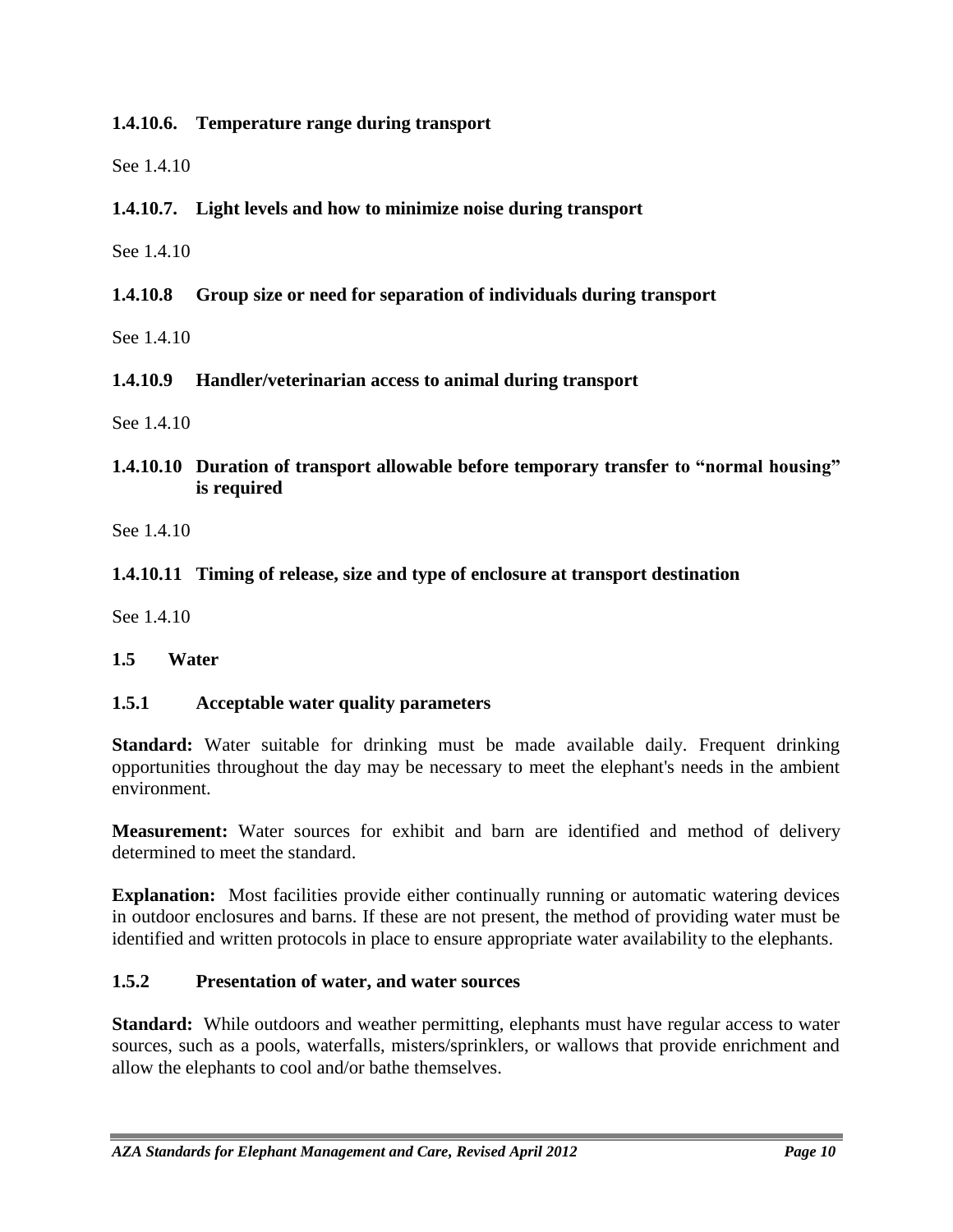**Measurement:** Outdoor water sources are present in sufficient quantity to accommodate all elephants at one time.

**Explanation:** It is recommended that pools be constructed with rounded edges, and without corners. Artificial pools should have either multiple or lengthy gently sloping exit and entrance areas, with non-slip surfaces, and at an angle no greater than 30°. Vertical sides on pools should be avoided in areas where elephants have direct access to the pool side. Steps should be wide enough for elephants to place more than one foot on at a time and small enough for baby elephants to step up or down. There should be more than one entry/exit point to the pool in order to prevent one elephant from inhibiting the exit or entrance of other elephants into or out of the pool.

# **1.5.3 Pool depth and need for variation in depth**

**Standard:** There are no standards for pool depth and variation in depth at this time.

# **Measurement:** Not applicable

**Explanation:** It is recommended that one body of water or pool be deep enough to allow for buoyancy, as this can allow for non weight-bearing exercise and that it be deep enough to allow an adult to be fully immersed when laying on its side, or at least six feet deep. However, shallow wading and splashing pools are also excellent activity areas for elephants and are to be encouraged. Recycled water over a waterfall or spraying out over the pool is an excellent activity stimulant.

## **2. Biotic Variables**

## **2.1 Food and Water.**

# **2.1.1. Containers and protocols for the provision of food and water**

## **2.1.1.1 Water**

**Standard:** See 1.5.1. When water containers are used, drinking water must be cleaned and refreshed daily. Containers must also be cleaned daily.

**Measurement:** Water sources are clean and water is fresh.

**Explanation:** The ability to monitor water consumption by the elephants may be important in sick or compromised elephants.

# **2.1.1.2 Food**

See 3.1. Other resources include the Elephant Husbandry and Resource Guide, Appendix 1, Nutrition Advisory Group Handbook, "Elephants: Nutrition and Dietary Husbandry" (Ullrey et al. 1997).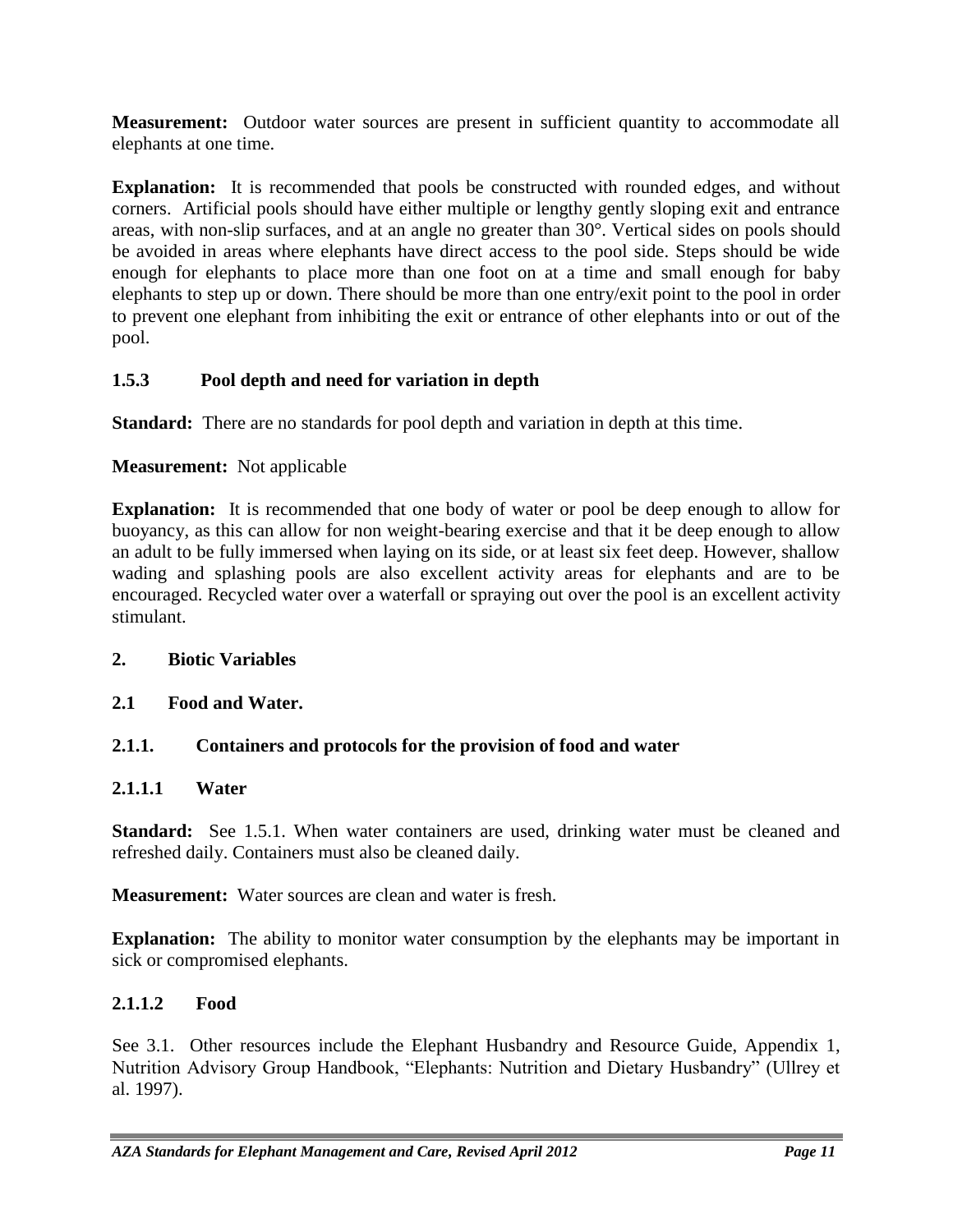## **2.1.1.3 Food items - Variability in food type**

**Standard:** Elephants must be offered a balanced diet composed of an appropriate variety of food items provided in quantities that are sufficient for each elephant to maintain appropriate body condition. Diets must be developed under the direction of the institution's nutritionist or veterinary staff. Consideration must be given to recommendations provided by the Elephant TAG/SSP Nutrition Advisor, as they become available.

**Measurement:** Diet sheets and written feeding protocols must be maintained and meet the Elephant TAG/SSP Nutrition Advisor recommendations. For the purpose of this section, elephant weights and/or body condition scores should be recorded three times a year.

**Explanation:** Nutritional content is a critical tool for assessing overall nutritional well-being. Daily intake records may also be valuable to maintain. Elephants have evolved to be generalist feeders. Recommended food items include hay (e.g., meadow or timothy), supplemented with fruits, vegetables, a pelleted supplement or grain. Fresh browse should be made available daily, if possible. Overall energy content of the diet must be assessed in relation to the body condition scores for each elephant and diet composition adapted as needed.

## **2.1.1.4 Feeding schedules - Variability food presentation (e.g. spatial and temporal dispersal of food resources)**

**Standard:** Varied feeding schedules dispersed both spatially and temporally throughout the day and night are required.

**Measurement:** Written feeding protocols and schedules must be maintained.

**Explanation:** Mechanisms to deliver food to elephants during the day and night should be implemented (e.g., changing animal care staff schedules, automated feeders, hanging feeder nets, etc.). Feeders should be located in multiple locations to discourage undue competition or aggression over feed items.

#### **2.1.1.5 Provision of opportunities for elephants to process food in ways similar to their wild counterparts and mechanisms that enable animals to work for food**

**Standard:** Opportunities must be provided for elephants to acquire food using multiple foraging behaviors. Food must be provided in areas where it is less likely to be soiled. Excess or waste food must be removed daily.

**Measurement:** Written feeding and enrichment protocols must be maintained.

**Explanation:** Opportunities for searching, browsing, grazing, reaching, opening, etc. can be provided by scatter-feeding, hiding foods in crevices and substrates around the exhibit, or by using elevated feeders such as hanging hay nets that encourage an elephant to reach for and manipulate its trunk to gain access to the food. Mechanisms that promote physically active feeding behaviors can be incorporated into a comprehensive enrichment plan for the elephants.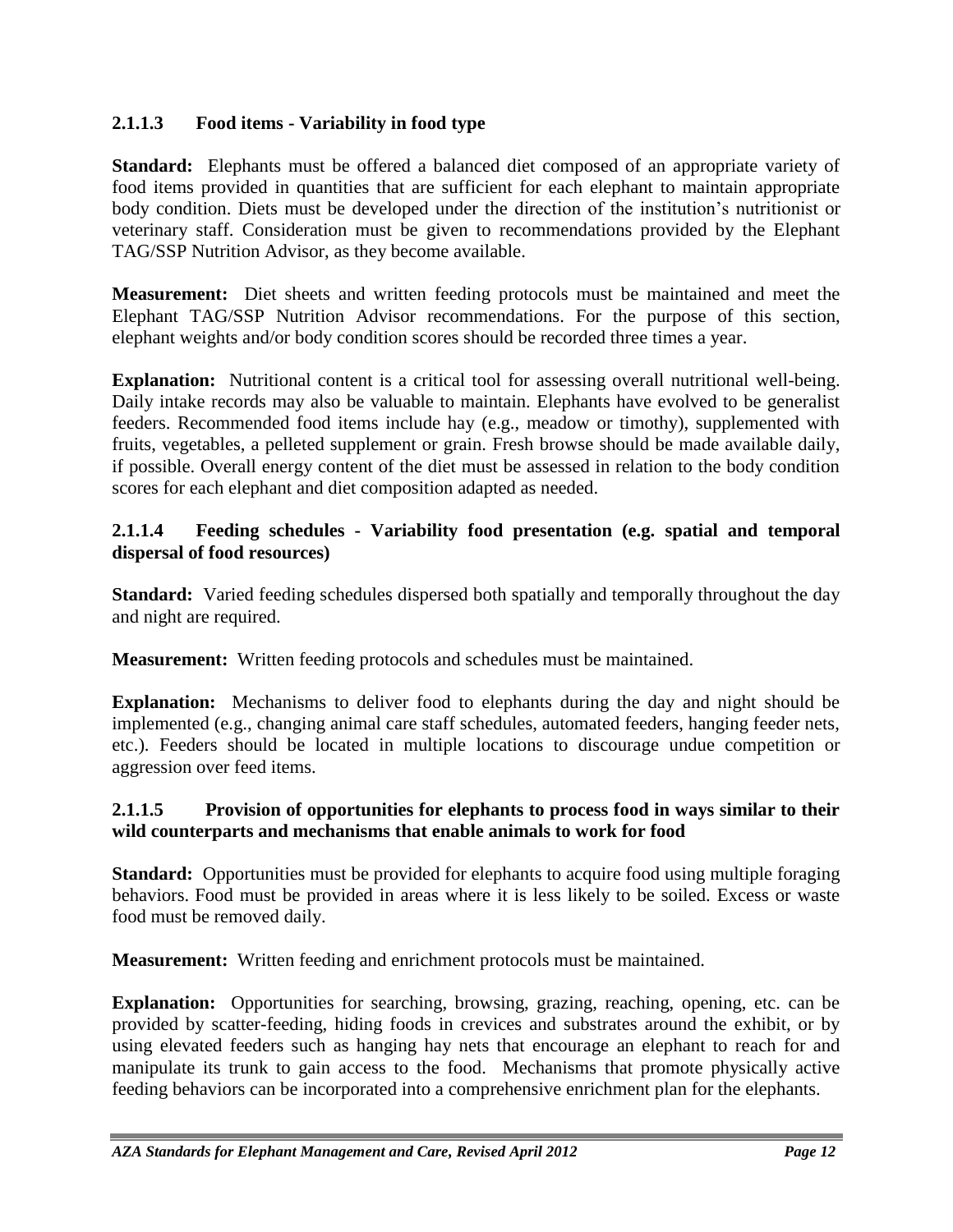## **2.2 Social Considerations**

## **2.2.1 Group Composition**

### **2.2.1.1 Suggested age and sex structure of social group**

**Standard:** Each zoo holding elephants must hold a minimum of three females (or the space to hold three females), two males or three elephants of mixed gender. If a zoo cannot meet this standard, they must apply for a variance. Before the variance can be issued by the Accreditation Commission the zoo (a) must describe their plan to obtain additional elephants or describe their plan for deacquisitioning their elephants and (b) must describe what will occur if they experience the loss of one elephant. In most cases where an institution has one remaining elephant, the remaining elephant will receive a recommendation for relocation at another AZA institution from the Elephant TAG/SSP.

**By 1 September 2016,** no further variances will be issued.

Adult males (6 years and older) may be housed alone, but not in complete isolation. Opportunities for tactile, olfactory, visual, and/or auditory interaction with other elephants must be provided (Rasmussen et al. 1982).

**Measurement:** The institutional commitment to elephants must be reviewed if the institution is not in compliance with the Standard. Plans for meeting the Standard and a timeline must be submitted to the Elephant TAG/SSP and to the Accreditation Commission. The Elephant TAG/SSP will determine acceptable animal welfare and plans.

**Explanation:** Due to multiple species differences and possible disease transmission issues, when forming new herds, Asian and African elephants should not be placed together in the same enclosure.

### **2.2.1.2 Temporary individual care of parturient females and young or of males, and corresponding adequate and appropriate space for animals when removed**

**Standard:** All facilities must include the ability to flexibly manage the elephant herd, allowing the separation of groups or individuals as required.

**Measurement:** Each institution must be able to demonstrate and/or describe how they would successfully isolate individuals or groups as needed for elephant management or care.

**Explanation:** The ability to adapt to changing conditions and situations is critical to the success of any elephant program.

### **2.2.1.3 Male elephant socialization**

**Standard:** If males are housed, separate facilities for isolation must be available, and a program of social contact in place**.**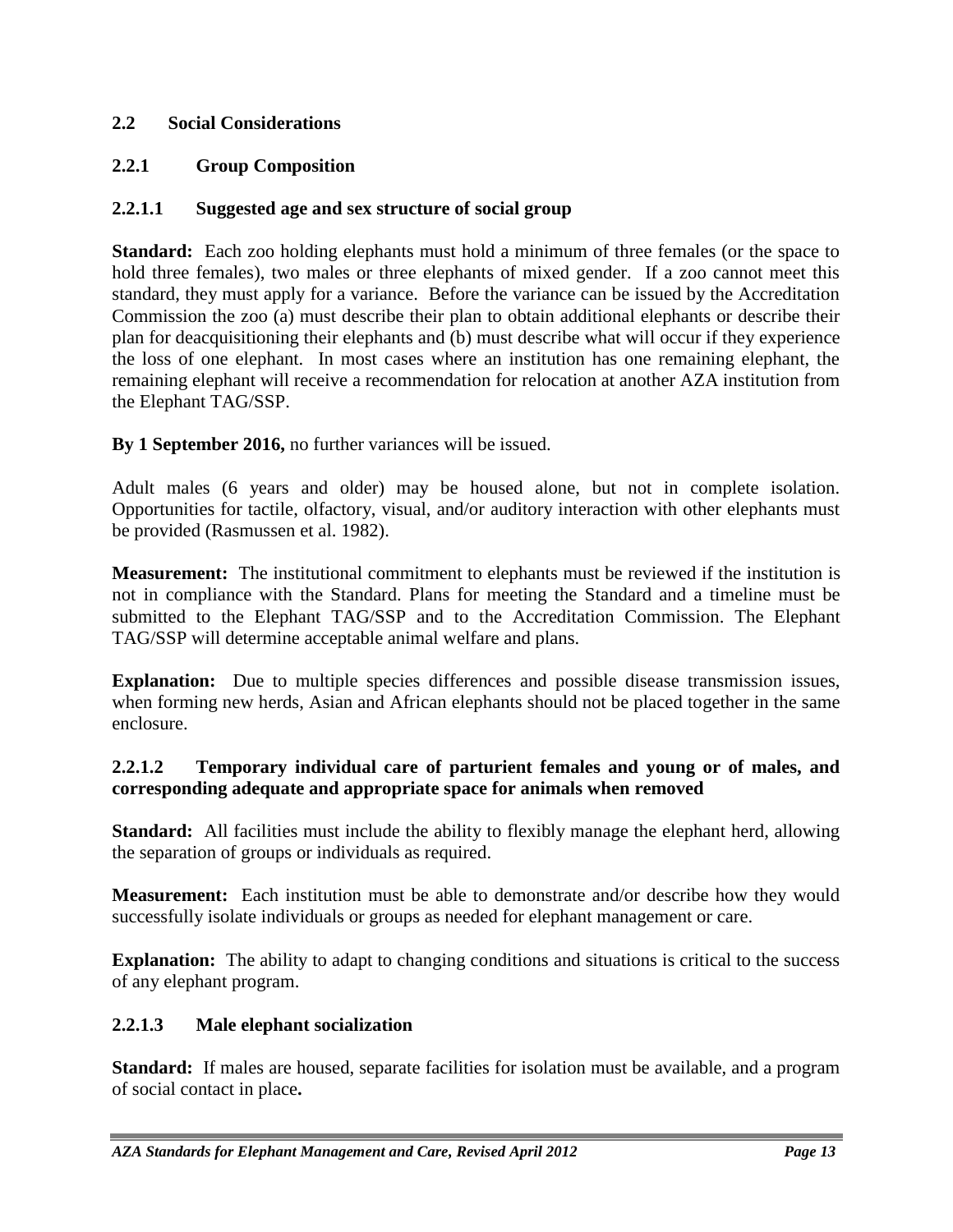**Measurement:** Each institution must be able to demonstrate and/or describe how they would successfully isolate and socialize males.

**Explanation:** Males (six years and older) may be housed alone, but not in complete isolation; opportunities for tactile, olfactory, visual, and/or auditory interaction with other elephants must be provided (Rasmussen et al. 1982). In the wild adult males are primarily solitary. However, they do have regular contact with other elephants.

# **2.2.1.4 Nursery groups (groups of mothers with most recent young)**

**Standard:** Isolation facilities for birth and postpartum management must be available.

**Measurement:** Each institution must be able to demonstrate and/or describe how they would successfully isolate mothers and calves during birth and postpartum period. Written protocols must be in place for births and reintroductions of mothers/calves to herd.

**Explanation:** First time mothers in particular may require significant management. Initial protection of the calf and control of the mother are critical to a successful birth. Introduction of the new calves and mothers to the herd must be accomplished both cautiously and expeditiously. Reintroduction of the calves and mothers to the natal group or herd should be accomplished as quickly as possible.

## **2.2.1.5. "Emigration" of adolescents**

**Standard:** Offspring should remain with their mothers until they are weaned and mother and calf are acclimated to separation.

**Measurement:** Offspring must remain with their mothers until they are at least three years old.

**Explanation:** Some flexibility is necessary in cases of health challenges, maternal rejection and/or when infants cannot be re-established in their social group. In cases of maternal rejection, calves should be introduced to other conspecifics as soon as possible. Males are generally separated from the herd during adolescence due to natural age-related behavioral changes. There is no specific age when this may occur. Indicators that males may need to be separated include aggression, play-fighting or reproductive behavior that causes disruption within the herd or risk of injury to individuals in the herd.

# **2.2.1.6 Multigenerational groups**

**Standard:** When possible, multigenerational groups should be maintained.

**Measurement:** Multigenerational groups are maintained when possible.

**Explanation:** Multigenerational groups are a goal of the TAG/SSP breeding program. Much of the behavioral repertoire of elephants is learned, rather than innate. A multi-generational group allows the transfer of species-appropriate behaviors within a herd through experience and observational learning.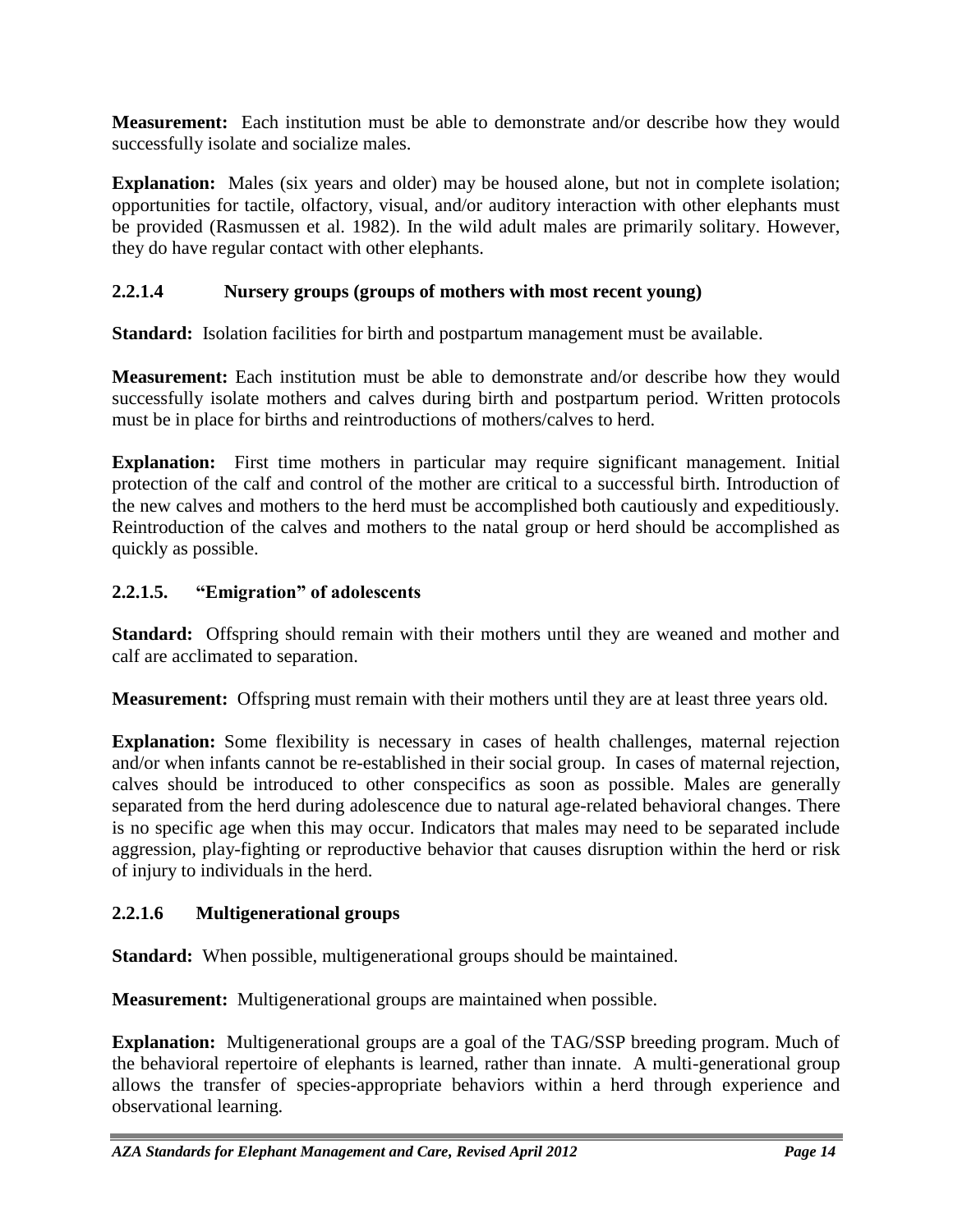## **2.2.1.7 Groups deriving from cohorts**

See 2.2.1.8

## **2.2.1.8 All male groups**

**Standard:** There are no standards for all male groups at this time.

**Measurement:** Not applicable

**Explanation:** Guidelines for the creation and long-term management of all-male elephant groups will need to be developed as this may become increasingly more important with increased breeding success and the production of more male calves.

## **2.2.1.9 Daily and life stage variation in patterns of social affiliation**

**Standard:** A behavioral profile must be maintained for each individual elephant and updated annually.

**Measurement:** Protocols and profiles in place and up-to-date.

**Explanation:** Staff must be aware of each elephant's social compatibility and the dominance hierarchies of the herd. Institutions must have the ability to manage social compatibility as well as dominance and aggression among an elephant group. Institutions must have the ability to manage introductions and separations of elephants, including; a new female to an existing herd, females to males for breeding, calves to their mothers, and calves and mothers to the herd. Elephant enclosures must be designed to allow for separate and group housing during periods of social incompatibilities, without interfering with the normal movement of elephants in and out of enclosures.

### **2.2.2. Group Size**

## **2.2.2.1 Minimum and optimum group sizes**

See 2.2.1.1

### **2.2.2.2 Inter-individual distances required**

**Standard:** Facility must be designed, and resources provided, to allow for ample feeding, shade, water, and wallowing locations.

**Measurement:** Facility must have sufficient structures for all elephants to participate in all ranges of natural behaviors.

**Explanation:** Elephants are a social species and herds often perform activities together, such as feeding, drinking, walking, resting, and wallowing.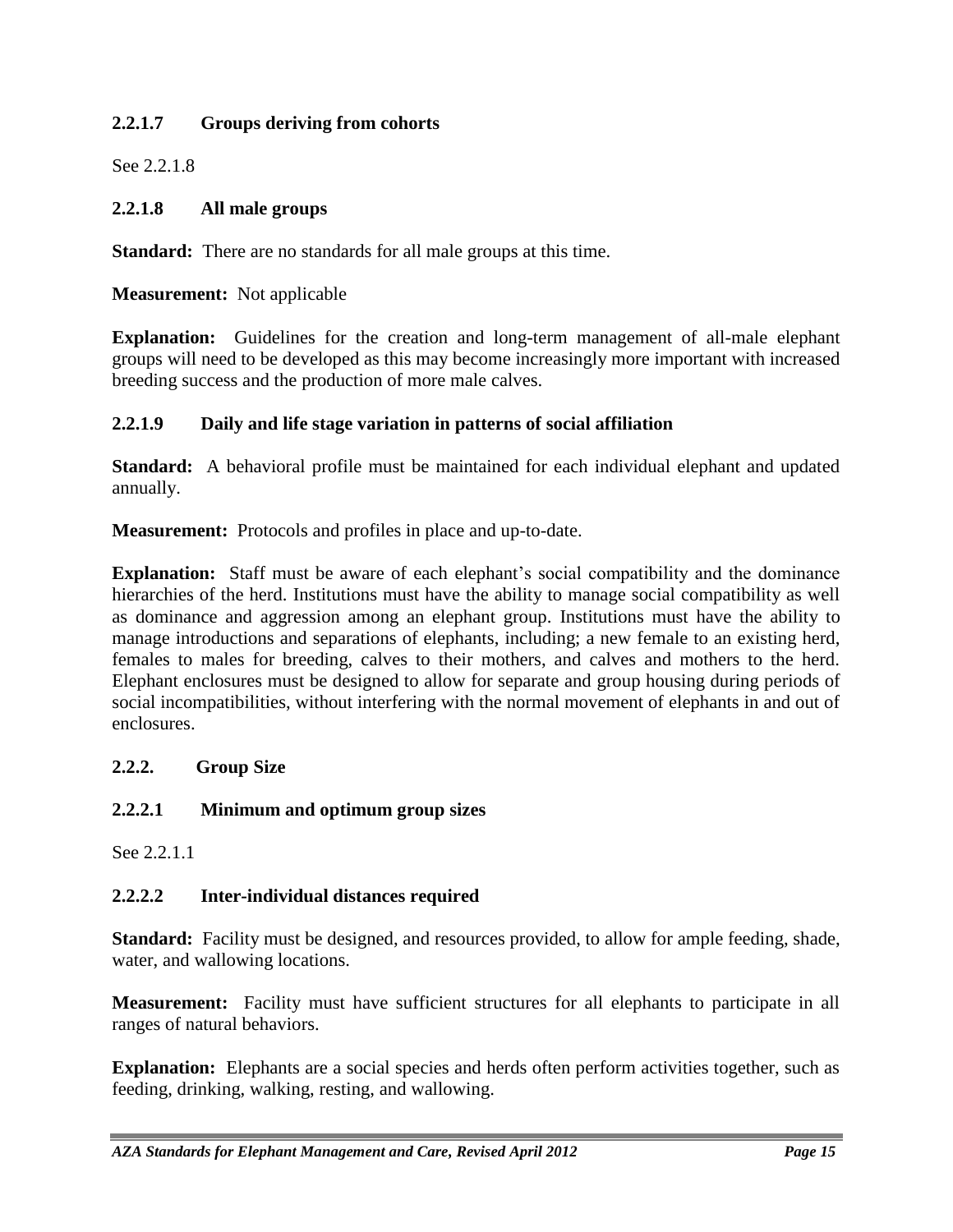## **2.2.3. Conspecific groups, the need for/influence of adjacent groups, similar taxa, or territorial species**

More research is needed to develop guidelines for this section.

## **2.2.3.1 Key environmental elements for each species**

More research is needed to develop guidelines for this section.

### **2.2.3.2 Identify inter-specific inter-animal distances require**

More research is needed to develop guidelines for this section.

#### **2.2.3.3 Address appropriateness of single-sexed groups**

More research is needed to develop guidelines for this section.

#### **2.2.4 Introductions**

**Standard:** Institutions must have the ability to manage elephant introductions and separations.

**Measurement:** There must be appropriate facilities and protocols in place for all phases of elephant introductions.

**Explanation:** All institutions must have the staff and the appropriate facilities to be able to manage both elephant introductions and separations, including introductions/separations of a new female to a herd and, if the institution is a breeding facility, females to males for breeding, newborn calf to its mother, and calf and mother to the herd.

#### **3. Health and Nutrition**

#### **3.1 Diet - Standards for nutrient requirements for all life stages**

See 2.1.1.3, 2.1.1.4 and 2.1.1.5. Other resources include Food, the Elephant Husbandry and Resource Guide, Appendix 1, Nutrition Advisory Group Handbook, "Elephants: Nutrition and Dietary Husbandry" (Ullrey et al. 1997).

**Standard:** Elephant weights and/or body condition scores should be recorded three times a year. For Asian elephants, the Wemmer body condition index (BCI) can be used (see Appendix 2) and body condition index scores in the 6 to 10 range should be maintained. (See Appendix 2). Diet and/or exercise programs must be in place for elephants.

**Measurement:** Weight records and/or body condition scores should be reviewed. Diet and exercise programs modified as needed to maintain elephant physical well-being.

**Explanation:** Elephants may be outside the normal body condition score range and still be healthy. These individuals may not need to have specialized diet or exercise plans in place.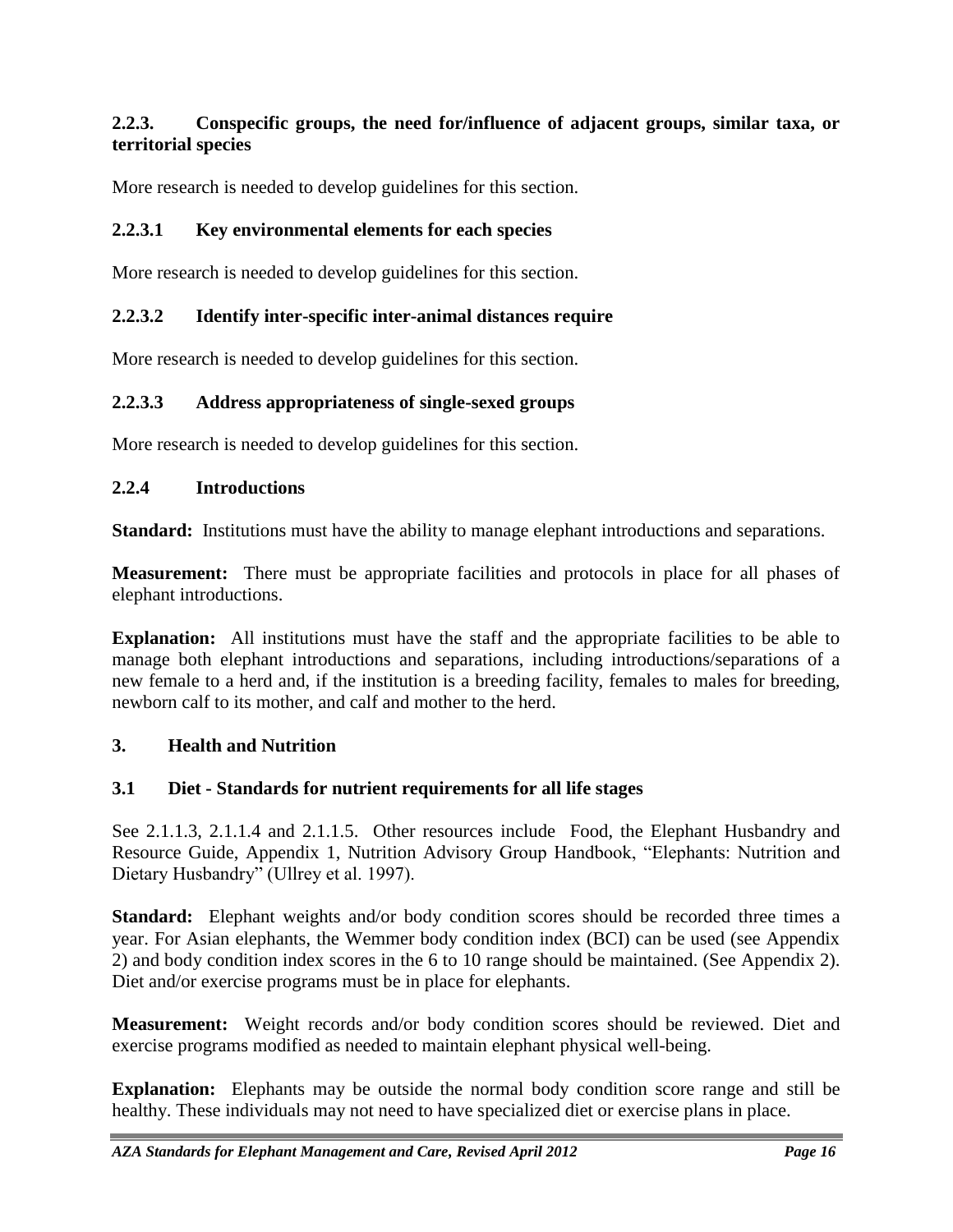## **3.2 Influence of the following variables on dietary requirements**

### **3.2.1 Age (infant, juvenile, reproductive adult, senescent adult, etc.)**

See Appendix 1

**Explanation:** Obesity is a health concern for all animals, including elephants, and excessive weight gain should be avoided through proper diet and exercise. For infants, a normal growth rate should be 1 to 2 lbs per day over the first three years. Excess weight early and too rapid growth may cause long-term harm to the elephant's physical well-being. Significant exercise and limiting the high-energy supplements will help control weight gain in calves and elephants of all ages.

#### **3.2.2 Body size**

See 3.1

### **3.2.3 Reproductive status**

**Standard:** Elephants' diets should be carefully monitored during pregnancy, and elephants should engage in a prenatal exercise program to control excessive weight gain during pregnancy.

**Measurement:** Weight records and/or body condition scores should be reviewed.

**Explanation:** Elephants should be prevented from significant weight gain during pregnancy.

### **3.2.4 Seasonal changes in ambient temperature**

Not a significant factor for elephants.

#### **3.2.5 Seasonal changes in body condition**

Generally, not an issue with our elephant population.

### **3.2.6 Seasonal changes in nutritional requirements**

**Standard:** Elephants should be fed in accordance to the recommendations of the Elephant TAG/SSP Nutrition Advisor.

**Measurement:** Diet sheets and nutritional/intake records should be reviewed.

**Explanation:** If changes are made to diets as a result of seasonal availability of items, then care should be taken to implement changes gradually (over 1-2 weeks) to avoid digestive upsets (Ullrey et al. 1997).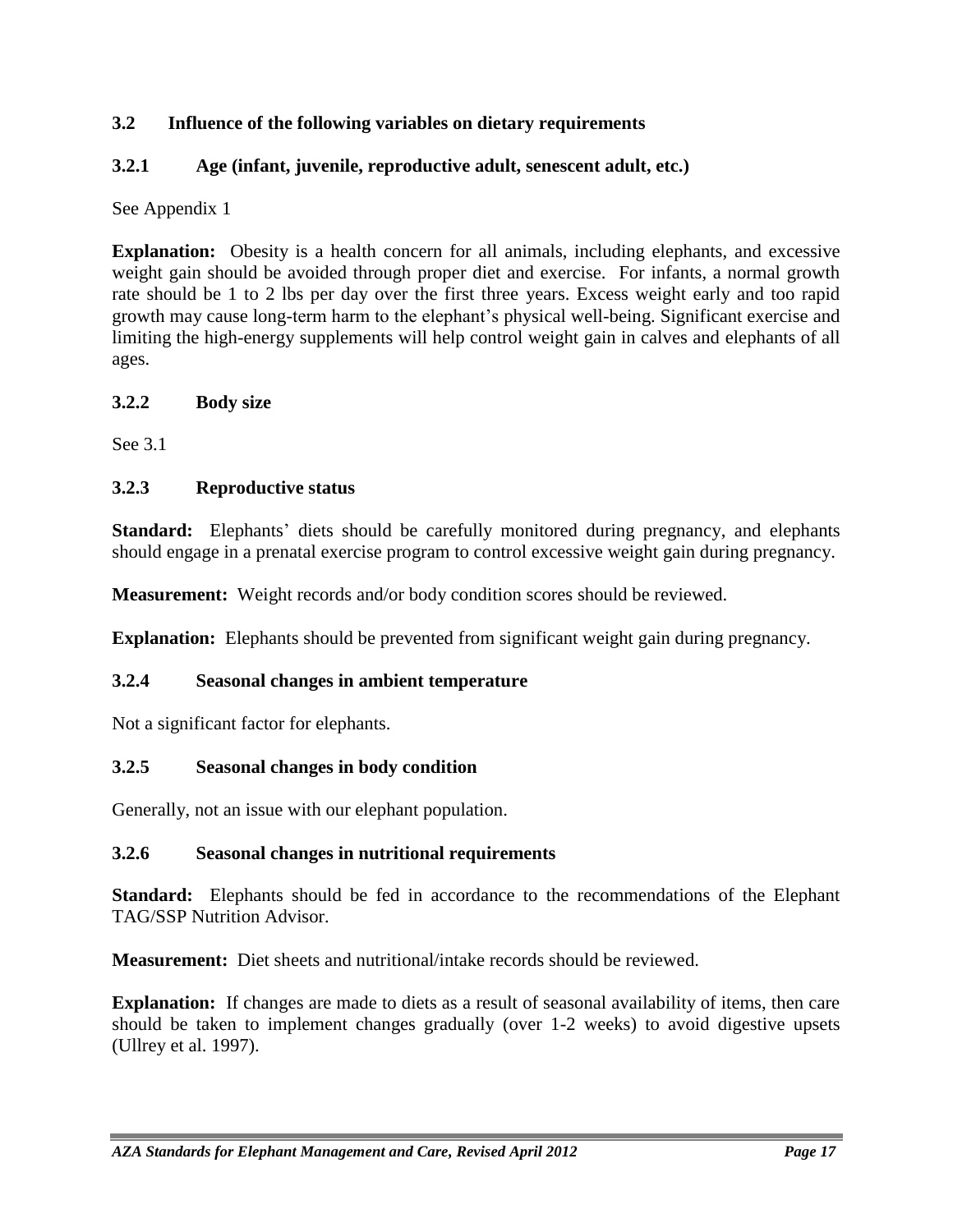## **3.2.7 Activity levels**

**Standard:** Activity levels should be sufficient to maintain the physical and psychological wellbeing of the elephant.

**Measurement:** Diet sheets, weight records, body condition scores, exercise protocols and nutritional/intake records should be reviewed.

**Explanation:** In the absence of scientific data to indicate the precise amount of activity needed to maintain good physical and psychological well-being of an elephant, activity levels, weight, BCI and diet composition should be frequently reviewed to maintain appropriate overall health parameters.

#### **3.2.8 Health status**

**Standard:** Diets should be flexible and should be adaptable to a wide range of individual elephant needs and various health issues, while adhering to the recommendations of the Elephant TAG/SSP Nutrition Advisor.

**Measurement:** Diet sheets, weight records, health records and nutritional/intake records are reviewed.

**Explanation:** The elephant team must work closely with the veterinary and nutrition teams to balance medical and nutritional requirements with behavioral components and activity levels for each elephant.

### **3.2.9 Palatability, texture, processing, etc. that will encourage species-appropriate appetitive behaviors**

**Standard:** Every institution must have a browse program/protocol as a part of their elephant management program.

**Measurement:** Browse protocol and elephant health/dental records should be reviewed.

**Explanation:** Elephants must be provided with browse material large enough to avoid molar impaction and rotation. Since elephant teeth migrate forward (not vertically), it is important that the right type of food is offered to promote dental health and allow for the natural progression of each molar.

### **3.3 Medical management**

**Standard:** A veterinarian with experience in large mammal medicine must be on call at all times to deal with routine elephant health evaluation and treatment and medical emergencies.

**Measurement:** Records of annual medical exams and other treatments must be on file. Copies of AZA Elephant TAG/SSP medical protocols should be on file and utilized at the institution.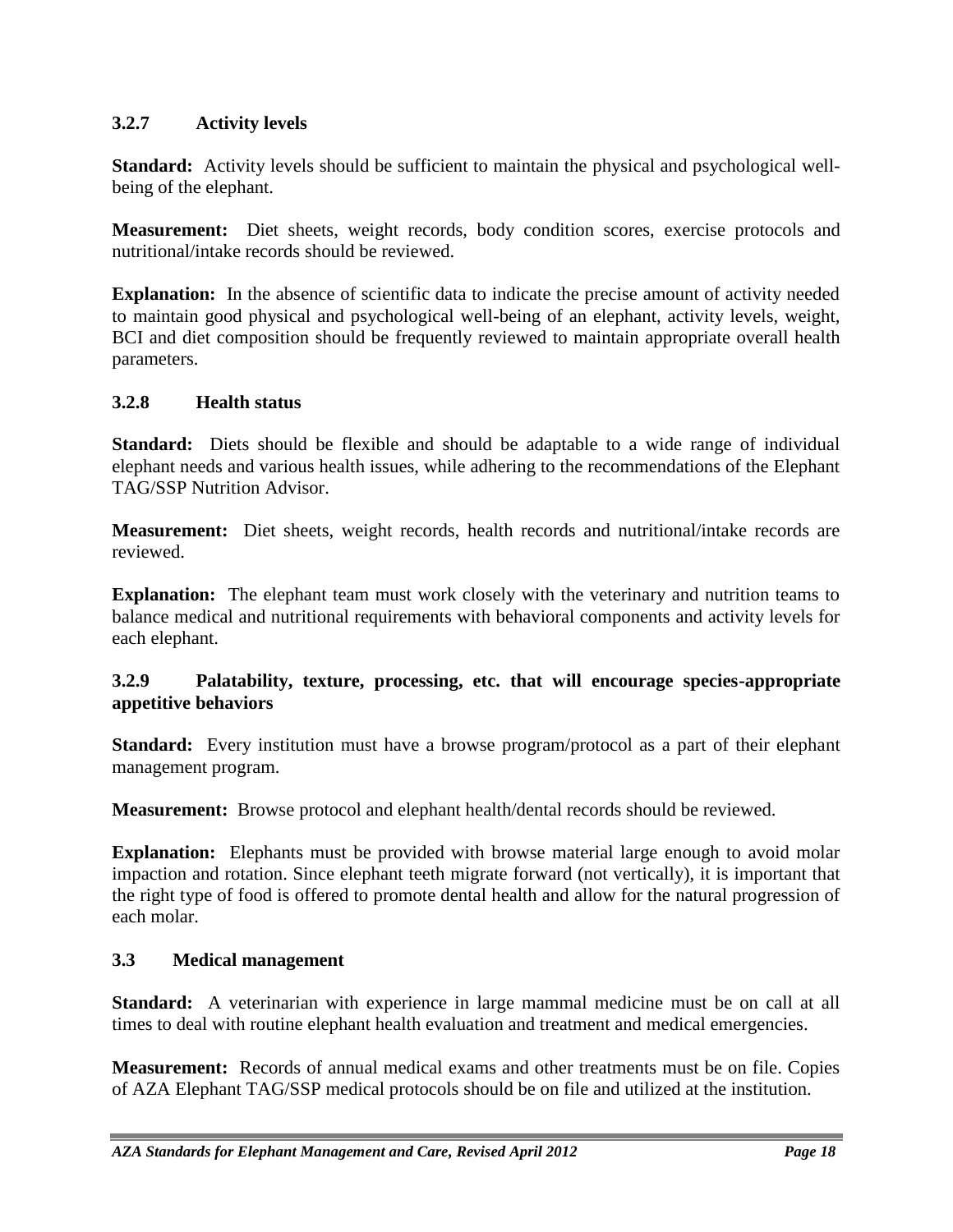**Explanation:** Guidelines for routine exams, quarantine, preshipment testing and necropsy are available from the AZA Elephant TAG/SSP Veterinary Advisor.

## **3.3.1 Quarantine and hospitalization**

**Standard:** Quarantine protocols, periods and parameters for elephants must be in place.

**Measurement:** AZA Elephant TAG/SSP protocols available along with institutional written protocols.

**Explanation:** Due to the size, strength, and social nature of elephants, it may be logistically difficult to maintain isolation from other animals during arrival and quarantine. The Recommended Preshipment Protocol for Elephants lists a comprehensive battery of tests to detect disease prior to shipment. It is important that the receiving institution work closely with the sending institution to ensure that all (or as many as possible) of the listed tests are conducted and results reviewed. Following the preshipment protocol may help compensate for some of the quarantine compromises that may be required. Regardless of preshipment test results, every attempt should be made to maintain some degree of physical separation from the resident elephants after arrival.

Current quarantine practices recommend a minimum 30-90 day quarantine period for most species found in zoos and aquaria. Social concerns, physical facility design, and availability of trained elephant staff may dictate a modified quarantine protocol. The final decision for specific quarantine protocols at each institution should be made by the veterinary staff in consultation with the elephant management staff. For additional information, refer to the Elephant Husbandry Resource Guide, AZA Quarantine Guidelines, and the AAZV Preventive Medicine Recommendations.

## **3.3.1.1 Problems arising from isolation of social taxa**

**Standard:** Every institution should have the ability to introduce, manage and maintain social groupings of elephants.

**Measurement:** Daily records of social groupings should be reviewed. Introduction protocols/records should be reviewed.

**Explanation:** As a highly social species, female elephants must be returned to their social group as soon as possible. Although interaction between elephant care staff and elephants can be beneficial, they are not a sufficient substitute for species-appropriate elephant-to-elephant interactions.

## **3.3.2 Preventive medicine (testing, vaccinations, parasite control, etc.)**

**Standard:** Each elephant must be given a thorough annual physical examination (Mikota et al. 1994). Elephant weights and/or body condition scores should be recorded three times a year.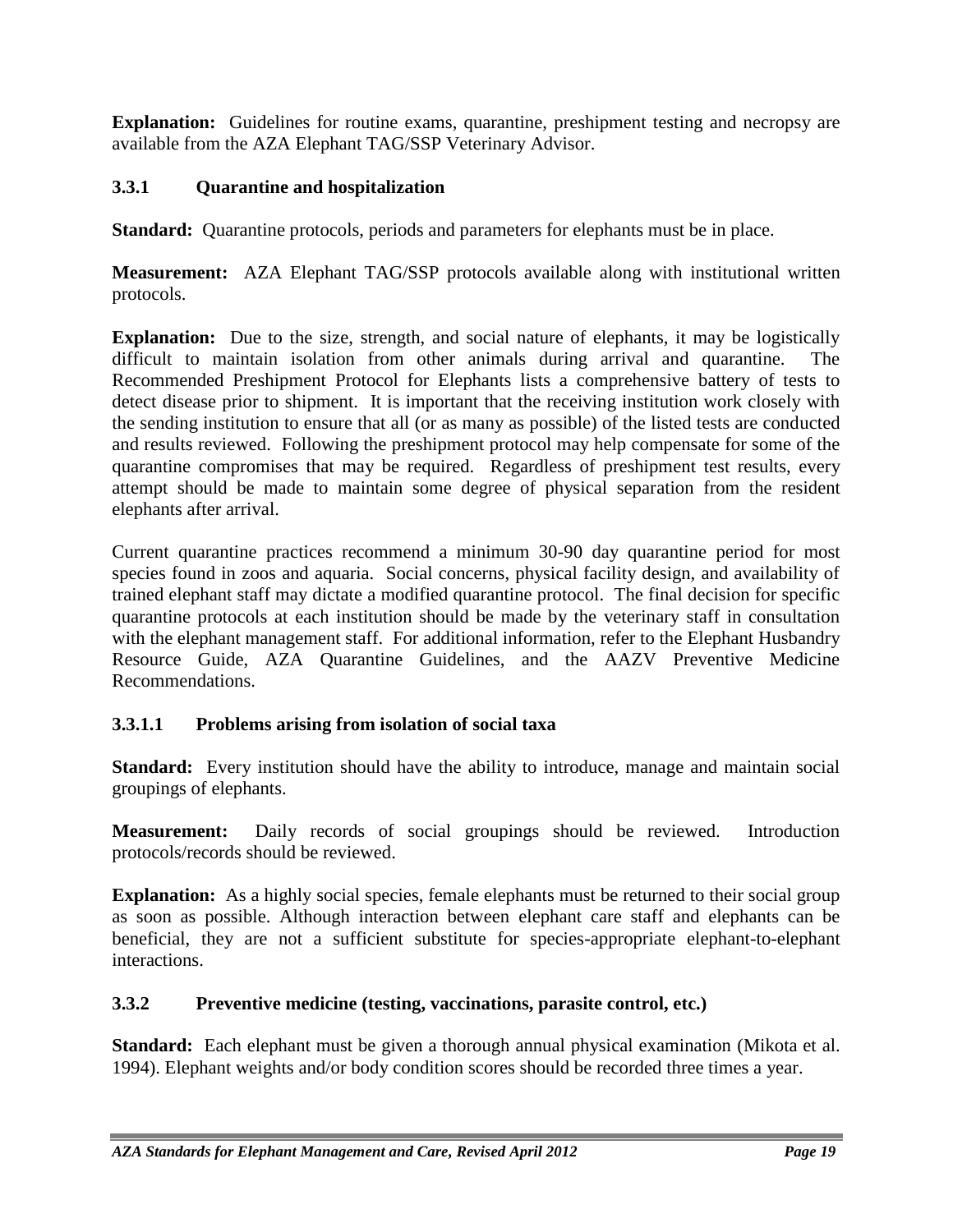**Measurement:** Written documentation of the exams and their results, the weights and/or the body condition scores taken at the time of each weight must be reviewed. Written protocols are in place for all preventative elephant medicine and AZA Elephant TAG/SSP guidelines available.

**Explanation:** Institutions must adhere to USDA Animal and Plant Health Inspection Service (APHIS) requirements for testing and treatment of tuberculosis. A veterinarian or trained veterinary technician must perform fecal examinations to look for parasites and other problems on a regular basis (Samuel et al., 2001). Results must be recorded. Body weights and/or body condition must be assessed and recorded at least three times a year, through actual weighing or through the use of standardized body measurement tables, photographs, or similar, previously validated techniques (e.g., Sreekumar and Nirmalan, 1990). These results must be reviewed after each measurement is taken. Regular vaccinations, as determined by the veterinary staff in concert with the Elephant TAG/SSP Veterinary Advisor, must be given. Annual vaccinations may include rabies and tetanus.

# **3.3.2.1. Daily care**

**Standard:** All elephants must be visually inspected and behaviorally assessed on a daily basis

**Measurement:** Daily records and reports must be reviewed.

**Explanation:** An assessment must be made and any unusual behavior (including instances of aggression), physical characteristics or activities should be immediately reported to the supervisor, and recorded in a daily log. Specifically, reports should include observations such as condition of urine and feces, eating and drinking patterns, administration of medications (if any), and general condition and behavior.

# **3.3.2.2 Foot care**

**Standard:** The elephants should be free of foot injuries or foot disease. Staff must be trained to provide foot care and the elephants must be trained to accept that care. Each elephant facility must have a written protocol for foot care. If foot injuries or foot disease are present, a current treatment regimen must be in place.

**Measurement:** Elephant feet are in good condition and need only periodic pad and nail trimming. Records and protocols on file and foot care and/or treatment protocols in place. Implementation of the protocols/treatment is evident in condition of the elephant's feet.

**Explanation:** An institution's foot care protocol should include daily cleaning and inspection of all elephants' feet. If foot injury or disease is present, evidence should be documented of the institution's review of the potential cause or causes of the foot injury or foot disease. Where causes are identified, changes made to address these causes must be documented. Taking baseline foot radiographs or thermographs of all adult elephants and keeping them on file is suggested. In some cases, it may be appropriate to annually monitor selected elephants (i.e., those that have a history of chronic foot problems).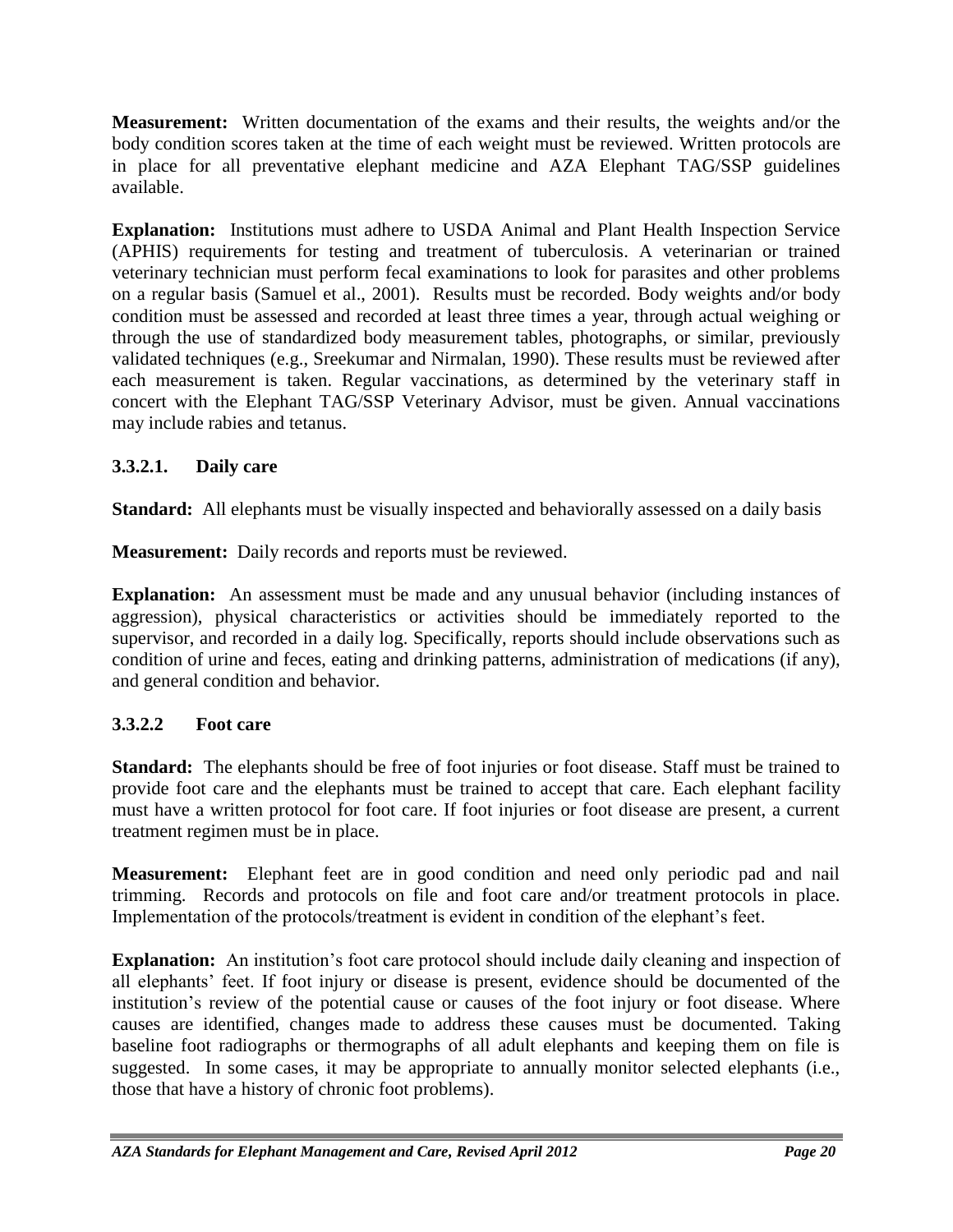## **3.3.2.3 Skin care**

**Standard:** Elephants must be trained to accept regular skin care and staff must be trained to provide that care.

**Measurement:** Each elephant facility must have a written protocol for routine skin care and show evidence of its implementation. These records and protocols should be reviewed.

**Explanation:** An elephant's skin must be thoroughly inspected on a daily basis and cared for as needed through bathing, removal of dead skin, and treatment of dry skin or other skin problems. The elephant's skin should be supple, free of dead skin buildup, not cracked or dry and free of folliculitis.

## **3.3.2.4 Daily exercise**

**Standard:** An exercise program must be in place for the herd as a whole or for each individual elephant.

**Measurement:** Each elephant facility must have a written protocol for routine exercise and show evidence of its implementation. These records and protocols should be reviewed.

**Explanation:** Elephant weights and/or body condition scores should be recorded three times a year. For Asian elephants, the Wemmer body condition index (BCI) can be used (see Appendix 2) and body condition index scores in the 6 to 10 range should be maintained. Exercise protocols should be in place for maintaining good body condition and exercise should be increased for elephants over the optimal body condition score. True exercise levels required for elephants, measured in distances walked per day, are not known. Recent data collected from radio collared wild elephants indicates much shorter daily travel distances than previously reported. Current studies are in progress on distances traveled daily by elephants by several research groups and in several AZA institutions. The weight and/or the body condition score, combined with the absence of disease, foot and leg problems are the indicators that the amount of exercise is sufficient for the elephant on their specific diet in their specific situation. As with humans or any other species, overall health is a combination of factors, including exercise, diet and psychological factors.

## **3.3.2.5 Husbandry training**

**Standard:** All elephants must be trained to reliably present the behaviors listed on the AZA Standard Elephant Program Behavioral Components checklist. All elephants must be trained to permit a complete body exam daily and to allow successful completion of all necessary care and husbandry procedures.

**Measurement:** The AZA Standard Elephant Program Behavioral Components checklist should be completed by the institution annually, and maintained for review at accreditation.

**Explanation:** The key to keeping elephants healthy and treating them when they are sick relies on the ability to monitor, test and administer health care and treatment. Proactive training makes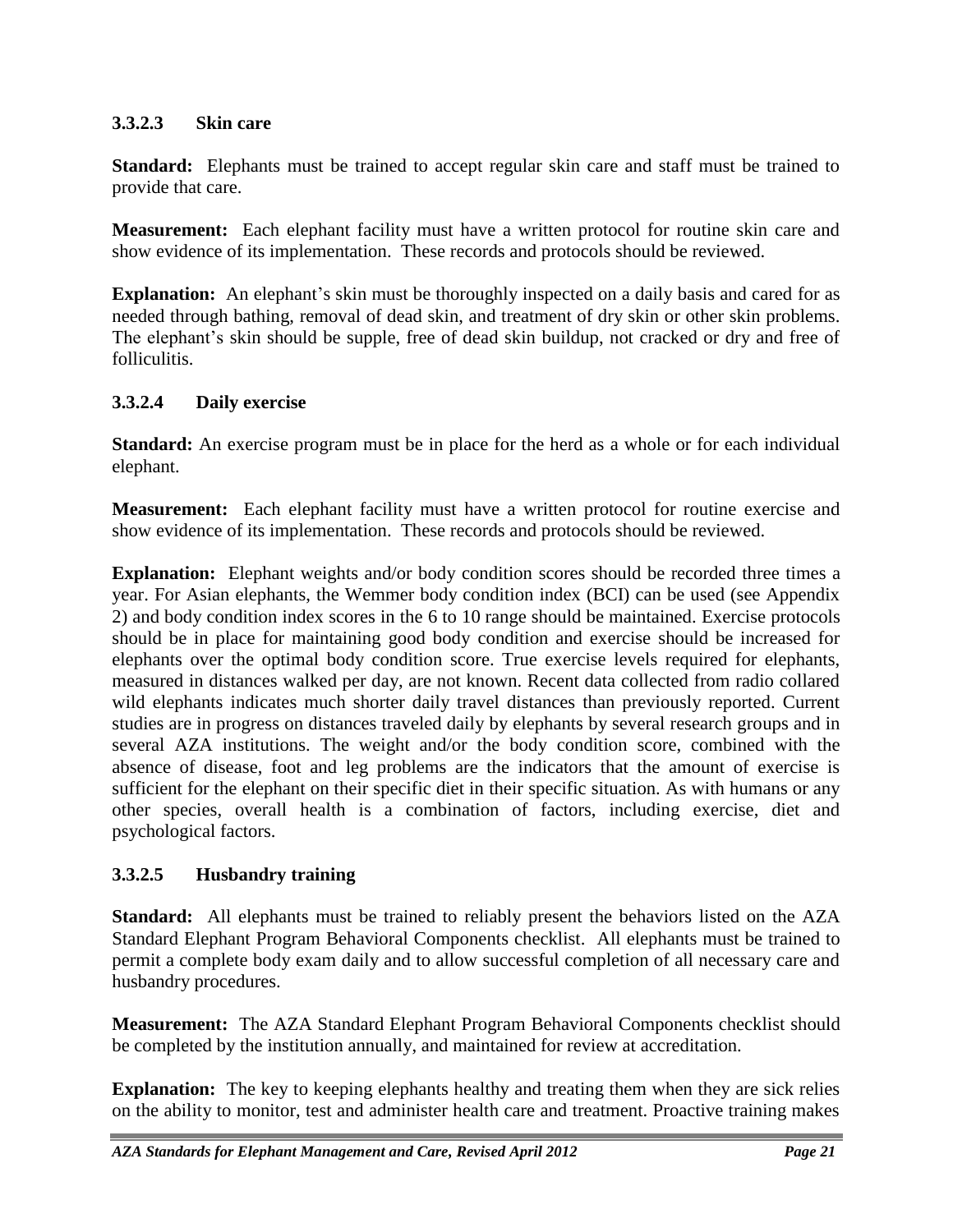monitoring elephant health possible and makes diagnostic testing and therapeutic treatment in times of compromised health less stressful for the elephant and the elephant care team.

### **Checklist of AZA Standard Elephant Program Behavioral Components**

If individual elephants vary, please note the number of elephants that fall into each category.

| <b>BEHAVIOR</b>                                      | <b>NOT</b><br><b>TRAINED</b> | IN<br><b>TRAINING</b> | <b>COMPLETE</b><br>$\boldsymbol{\&}$<br><b>RELIABLE</b> |
|------------------------------------------------------|------------------------------|-----------------------|---------------------------------------------------------|
| Bathe / scrub skin                                   |                              |                       |                                                         |
| Treat skin                                           |                              |                       |                                                         |
| Trim all feet                                        |                              |                       |                                                         |
| Eye exam                                             |                              |                       |                                                         |
| Ear exam                                             |                              |                       |                                                         |
| Mouth exam                                           |                              |                       |                                                         |
| Tooth exam                                           |                              |                       |                                                         |
| Tusk exam                                            |                              |                       |                                                         |
| Tusk trim                                            |                              |                       |                                                         |
| Blood collection (note frequency of collections)     |                              |                       |                                                         |
| Urine collection                                     |                              |                       |                                                         |
| Vaginal exam                                         |                              |                       |                                                         |
| Rectal palpation                                     |                              |                       |                                                         |
| Enema                                                |                              |                       |                                                         |
| <b>Transrectal ultrasound</b>                        |                              |                       |                                                         |
| Accepts injections                                   |                              |                       |                                                         |
| Accepts oral medications                             |                              |                       |                                                         |
| Enters chute (remains inside with doors closed)      |                              |                       |                                                         |
| Allows chute walls to move                           |                              |                       |                                                         |
| Allows husbandry procedures to be performed by staff |                              |                       |                                                         |
| Allows veterinary procedures to be performed by vet  |                              |                       |                                                         |
| Trunk wash for TB testing                            |                              |                       |                                                         |
| Foot x-ray                                           |                              |                       |                                                         |
| Separation                                           |                              |                       |                                                         |
| Leg restraint                                        |                              |                       |                                                         |
| Reproductive assessment completed                    |                              |                       |                                                         |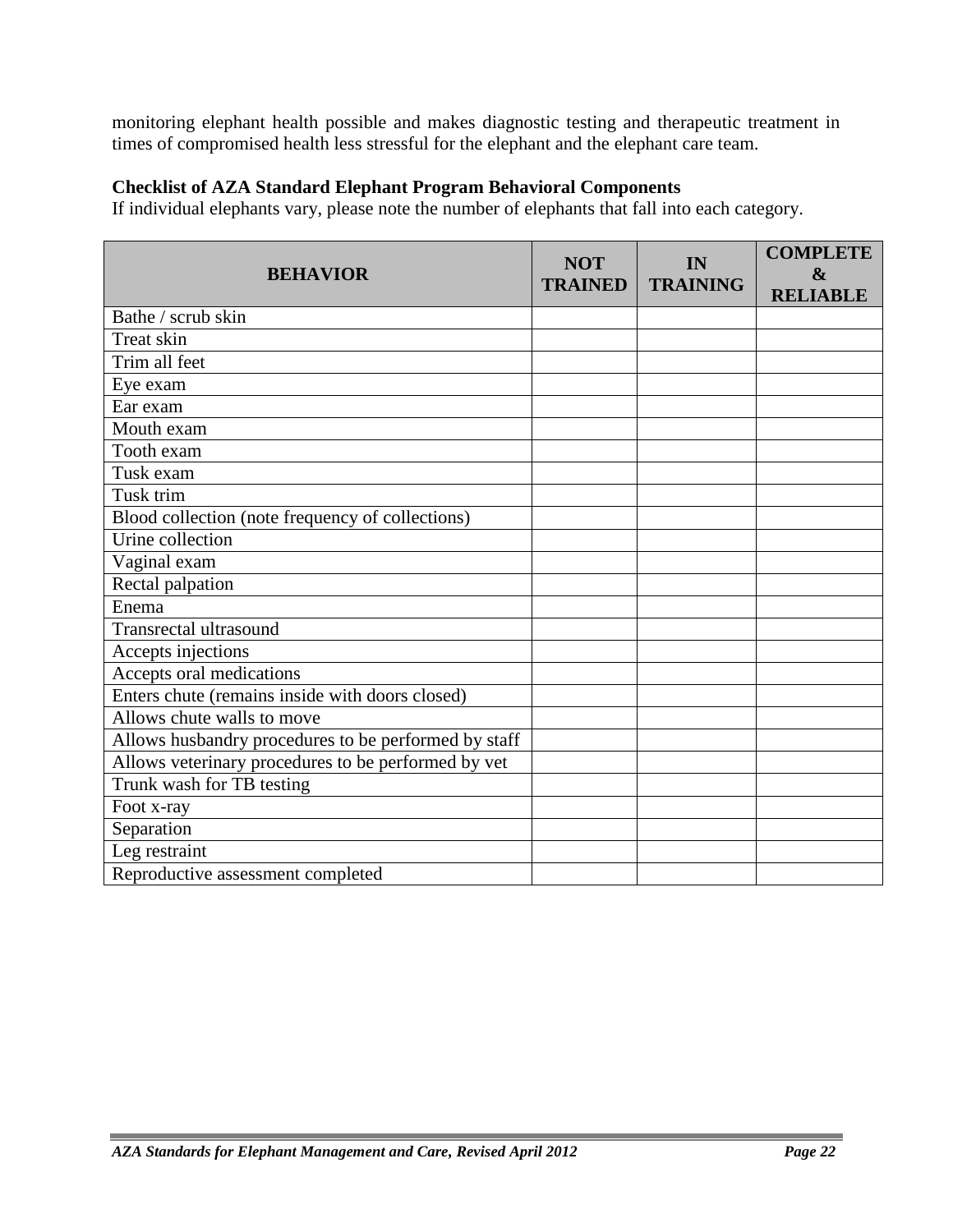## **3.3.2.6 Elephant Restraint Devices (ERD)**

**Standard:** All elephant facilities should have an ERD. If a facility does not have an ERD, staff must demonstrate a method of restraint that allows necessary husbandry, veterinary, and reproductive procedures to occur in a safe and efficient manner for all elephants in their collection. Use of the ERD must not be weather dependent.

**Measurement:** ERD in place and functional. All elephants trained to use the ERD, or the institution demonstrates its protocols and ability to do ERD functions without the ERD.

**Explanation:** ERDs must effectively restrict the movement of an elephant while simultaneously allowing elephant care staff access to the elephant for veterinary procedures. ERDs must be able to comfortably contain an elephant for prolonged veterinary or husbandry procedures

## **3.3.2.7 Restraint**

**Standard:** All elephants must be trained to allow restraint using ERDs, rope, chain, or other materials of sufficient strength. Elephants must not be subjected to unnecessary prolonged restraint. Any planned restraint over two hours must be approved by the institution's administration, elephant management committee, and veterinarian. The institution's safety committee and/or the institutional animal welfare committee should be included in the decision making process. All new construction and major renovations must be designed in a manner that minimizes the regular need for tethering.

**Measurement:** Protocols in place for tethering guidelines are reviewed.

**Explanation:** Tethering is an acceptable method of temporary restraint for elephants. Prolonged tethering may be necessary for transport and for veterinary treatment. Elephants can be easily trained to accept tethering.

### **3.3.2.8 Immobilization**

**Standard:** Veterinary protocols must be established for potential immobilization of an elephant, either for standing or full sedation.

**Measurement:** Veterinary immobilization protocols are reviewed.

**Explanation:** The Elephant TAG/SSP Veterinary Advisor can be consulted for the most current and effective sedation and immobilization techniques.

## **3.3.2.9 Management of neonates and geriatric animals**

**Standard:** Neonatal exam and hand-rearing protocols must be part of the written birth protocols. Management and treatment plans for each geriatric elephant should be developed by the elephant management team and veterinarian and revised regularly as the elephant ages.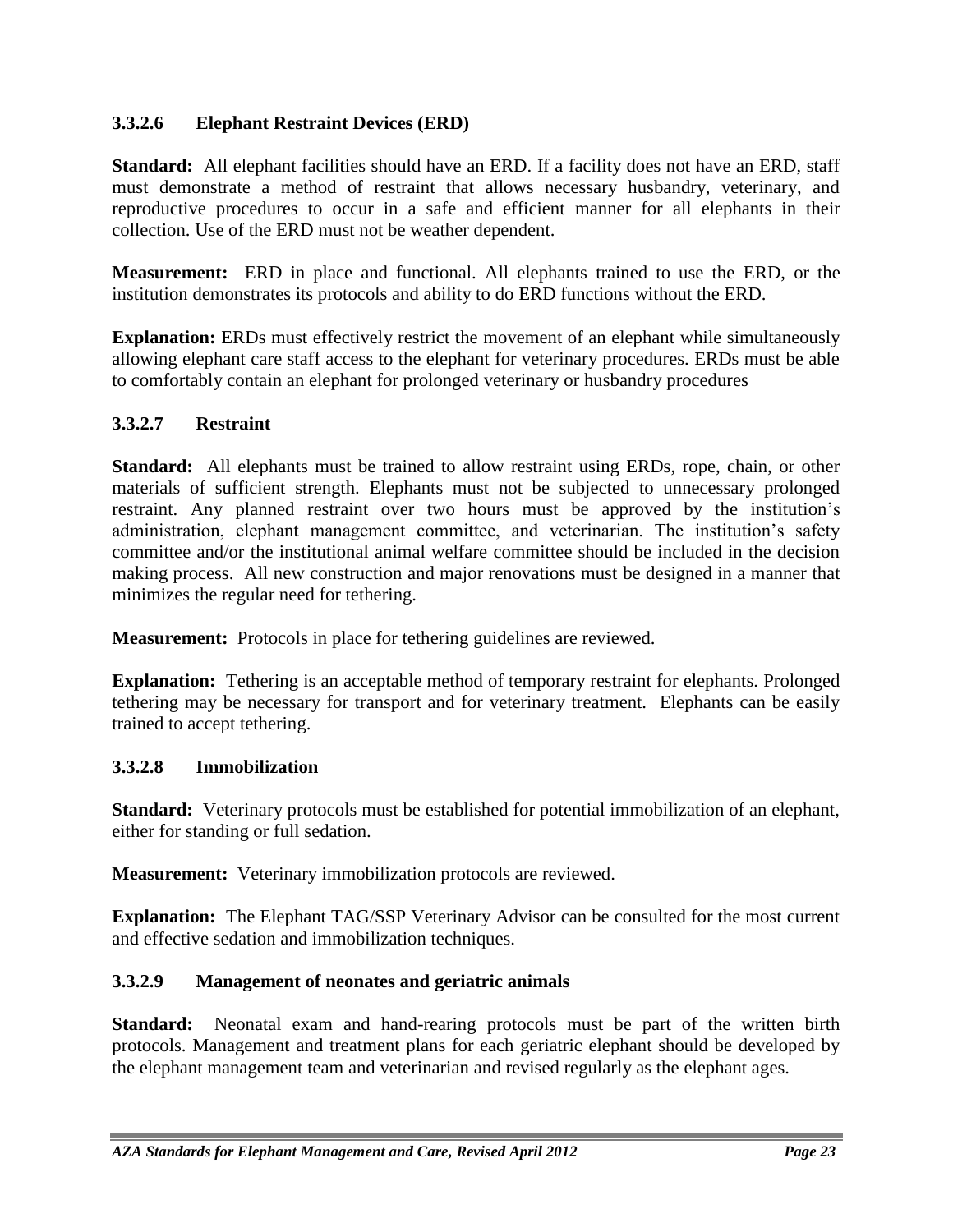**Beginning January 1, 2013,** institutions must use the standardized annual reporting process to report all elephant births and mortalities and provide a description of the specific practices and protocols used during each event (See 5.4).

**Measurement:** Birth protocol is reviewed, including plans for neonatal exam and hand-rearing. Geriatric management and treatment plan is reviewed. After January 1, 2013, annual reports of births and mortalities are reviewed.

**Explanation:** Specific treatment for geriatric elephants will be developed with coordination of the veterinary and management teams. There are no current specific standards. The Elephant Husbandry Resource Guide includes a chapter on hand-rearing and can be a useful resource in the development of a facilities hand-rearing protocol.

# **3.3.2.10 Management during pregnancy**

**Standard:** Pregnant elephants must have a written diet and exercise program to prevent excessive weight gain during pregnancy.

**Measurement:** Birth protocol is reviewed, including plan for exercise and diet management during pregnancy.

**Explanation:** An elephant that is overweight at time of parturition significantly increases the risk of dystocia and other parturition complications. Elephants in good body condition should gain no more than 5% of their body weight during pregnancy.

Nulliparous females over age 24 years have had limited success delivering calves and have experienced dystocias and retained fetuses. Institutions should take all factors into account and research the potential challenges and options available when considering breeding elephants in this reproductive class.

# **3.4 Reproduction**

## **3.4.1 Seasonal changes in physiology and behavior associated with reproduction and management implications of such changes.**

**Standard:** Each male and female elephant of potential reproductive age must have an initial reproductive assessment and follow-up assessments on a regular basis by transrectal ultrasound, and all female elephants of potential reproductive age must have their progesterone cycle monitored to verify current reproductive status and assess overall reproductive health.

**Measurement:** Samples for reproductive assessment for females taken and analyzed at least annually. Semen samples collected from bulls regularly (annually where practical) document current viability. AZA Elephant TAG/SSP recommendations followed.

**Explanation:** Exceptions for reproductive assessment include elephants with known reproductive problems, actively breeding elephants, or those with documented medical/behavioral conditions that preclude them from breeding.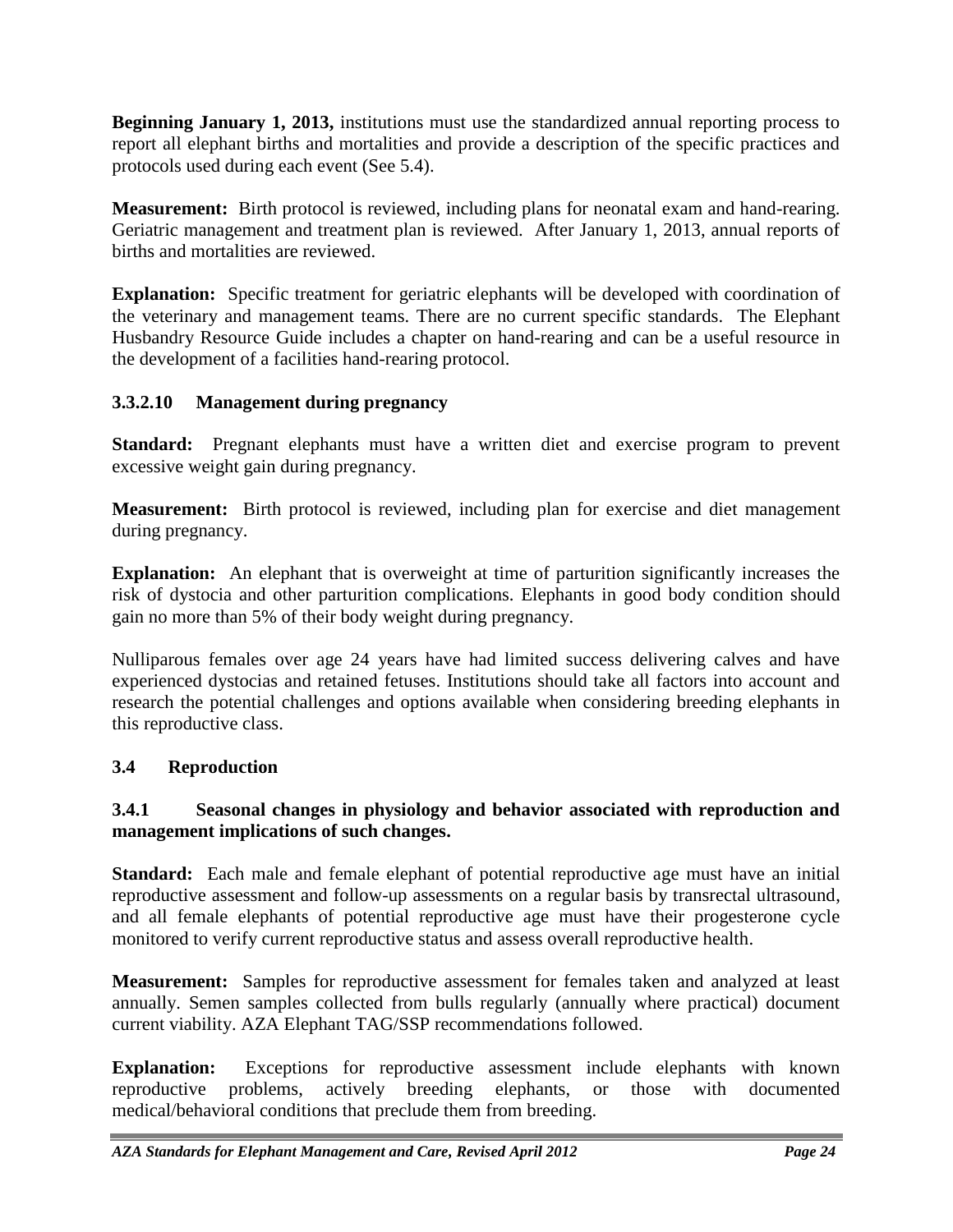### **3.4.2 Facilities for parturition and management of females during parturition and calf introductions**

**Standard:** Breeding facilities must have a birth protocol in place, which provides for care of the mother during pregnancy and parturition and safety of the calf immediately after birth.

**Measurement:** Birth protocol is reviewed.

**Explanation:** In order to avoid incidents of calf injury or unsuccessful births due to lack of a plan or lack of preparedness, a detailed birth protocol must be written for all pregnant elephants. For first time mothers, this protocol must include the ability to restrain the mother and retrieve the calf at parturition if necessary. The protocol must include methods of care of the mother in case of birth complications requiring veterinary intervention. There are several excellent birth protocols available from successful breeding institutions. The Elephant Husbandry Resource Guide can be a useful resource for developing the institutional birth protocol**.** 

### **3.4.3 Hand-rearing and reintroduction protocols**

**Standard:** Written hand-rearing and reintroduction management plans should be included as a part of the birth protocol.

**Measurement:** Birth protocol is reviewed, including plans for hand-rearing and reintroduction management.

**Explanation:** Protocols must be in place and supplies on hand well in advance (at least 30 days) of earliest expected parturition date in case hand-rearing is necessary. Every attempt should be made to reunite an elephant calf with its mother as soon as possible following birth.

#### **3.4.4 Recommended means and duration of contraception**

**Standard:** There are no standards for contraception with elephants at this time.

**Measurement:** Not applicable.

**Explanation:** Currently, there is not a need for contraception with either African or Asian elephants in human care. Contraception information is available on-line at the AZA Wildlife Contraception Center's web site at [www.stlzoo.org/contraception.](http://www.stlzoo.org/contraception)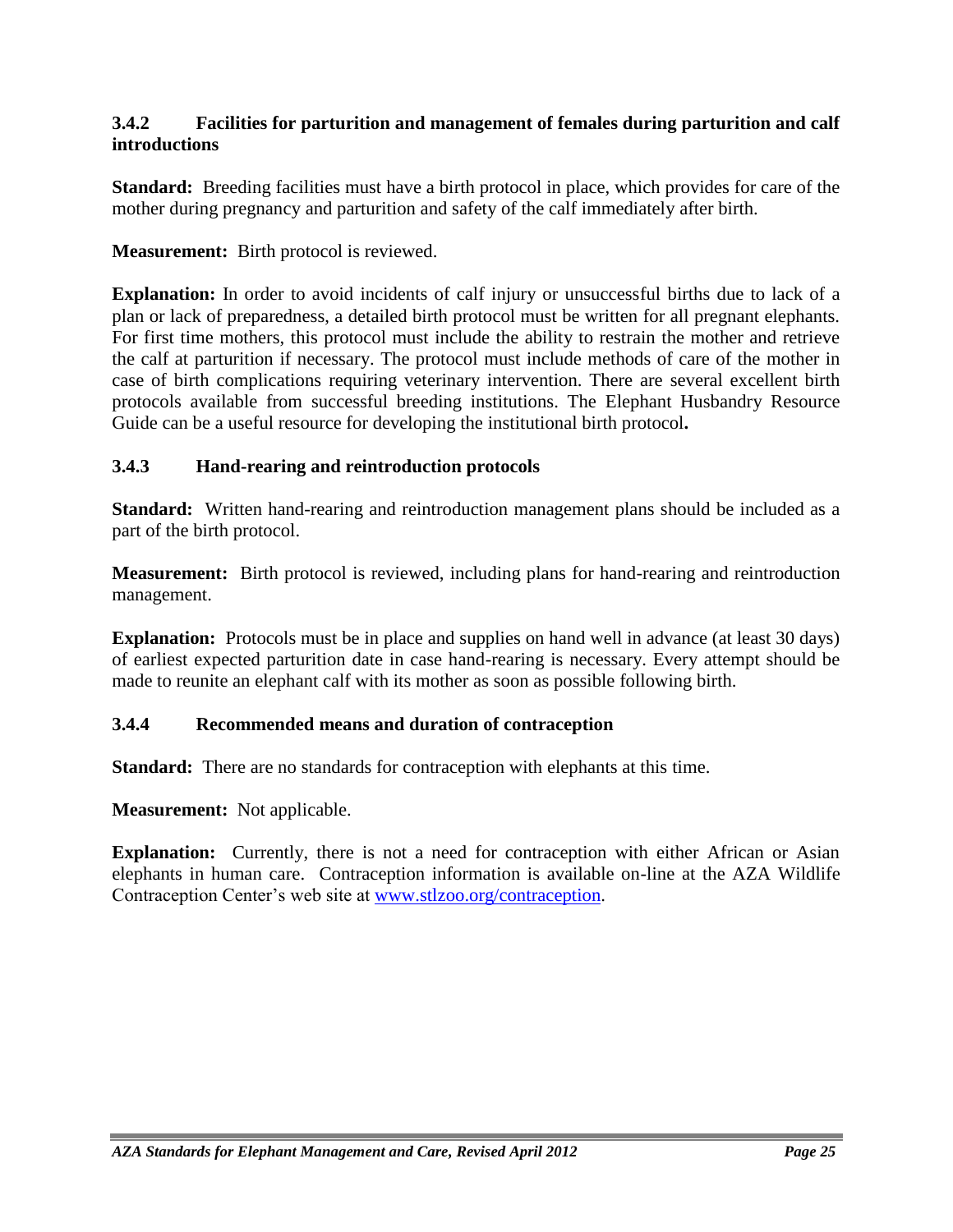### **4. Behavior management**

**Standard:** All institutions must have an elephant training program in place which allows elephant care providers and veterinarians the ability to accomplish all necessary elephant care and management procedures. A training program must be consistent with the industry standard to assure inter-institutional consistency.

**Measurement:** Review training and health records and observe elephant/staff interactions to determine if elephant training program is successful and that elephant care needs are being successfully met.

**Explanation:** Elephant training terminology and descriptions of specific behaviors are outlined in the PEM course curriculum. The PEM-recommended list of commands and their corresponding behaviors are ones that every elephant and elephant keeper must know so that basic husbandry and veterinary practices can be accomplished.

# **4.1 Daily behavioral assessment (Standard applicable beginning January 1, 2013)**

**Standard:** A daily behavioral assessment will be conducted for each elephant and all unusual behavior or any instances of aggression should be documented in the daily report and/or in an incident report form, if appropriate.

**Measurement:** Daily records and reports are reviewed.

**Explanation:** A daily assessment should be made and any unusual behavior (including instances of aggression) should be immediately reported to the supervisor, and recorded in a daily log.

**By September 1, 2012,** the Elephant TAG/SSP will provide guidance to institutions on elephant aggression in the form of a widely applicable scale/index so that there is consistent understanding regarding implementation of this Standard.

## **4.2 Successful methodologies for managing elephants**

## **4.2.1 Training methods**

**Standard:** All institutions must have an elephant training program in place which allows elephant care providers and veterinarians the ability to accomplish all necessary elephant care and management procedures. Each institution will adopt and implement an institutional training methodology that promotes the safest environment for elephant care professionals and visitors and ensures high quality care and management of the elephants for routine husbandry, medical management, physical well-being and overall elephant welfare. By 1 September 2013, institutions must train their elephant care professionals to manage and care for elephants with barriers and/or restraints in place that provide employee safety.

**Measurement:** Institutions must be able to demonstrate that all AZA Standards for Elephant Management and Care are met. **By 1 September 2013,** institutions must demonstrate that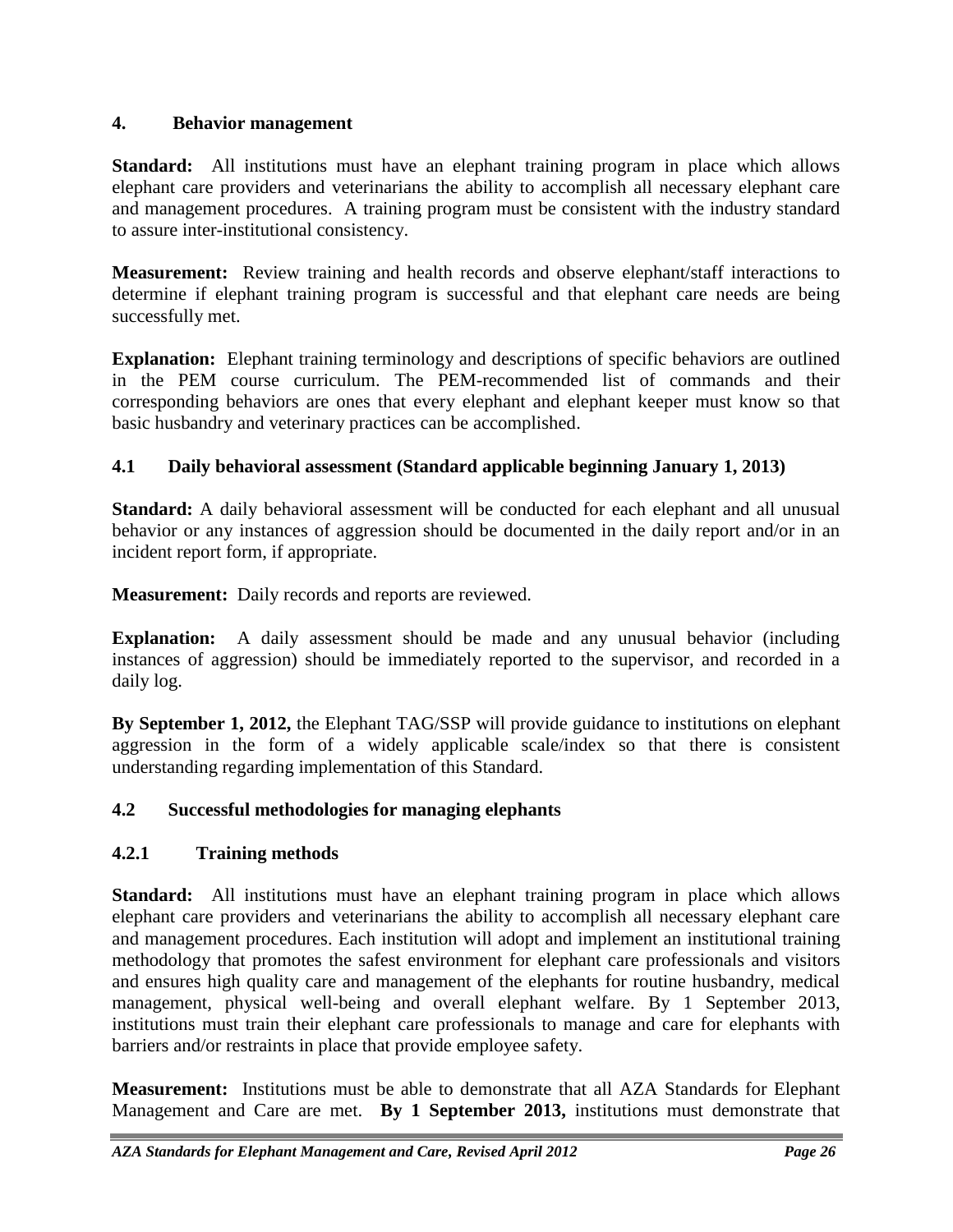elephant care professionals are trained to manage and care for elephants with barriers and/or restraints in place.

**Explanation:** Appropriate elephant training may employ several training aids or tools. If properly executed training procedures are ineffective in eliminating aggressive or inappropriate behavior in a given elephant, institutions should consider other alternatives, including bringing in a consultant and/or transferring to a facility with more experienced staff or a different management system.

### **4.2.2 Elephant management policy**

**Standard:** Each AZA member institution and related facility that holds elephants must have a written elephant management policy. This policy must be consistent with AZA standards for elephant management and care, and must support the Board mandate that **as soon as possible and no later than September 1, 2014,** elephant care providers at AZA facilities with elephants shall not share the same unrestricted space with elephants, except in certain, well-defined circumstances (outlined in d. below).

An institution's elephant management policy must, at minimum, include a description of the following key components.

- a) Elephant management program's missions and goals.
- b) Elephant management policies, including guidelines for handling, training, and transport.
- c) Plan to separate elephants from each other, safely manage elephants that are aggressive towards other elephants, safely move elephants from one location to another, and safely manage elephants that are aggressive toward humans.
- d) Clear protocols for frequency and duration when elephant care professionals and elephants may share the same unrestricted space for the specific purposes of required\* health and welfare procedures, transport, research, active breeding and calf management programs, and medical treatments and testing. \*The word "required" is intended, first, to allow for a degree of flexibility, recognizing the wide array of conditions that occur in managing animals and, second, to indicate that a decision to engage in any specific exceptions should involve more than a single individual and must be approved by the facility director.
- e) Staff management policies, including guidelines for keeper safety.
- f) Individual elephant profiles and incident reports for all cases in which elephants show aggression toward keepers or the public, regardless if any injury actually resulted.
- g) Emergency response protocols. Institutions must be able to demonstrate readiness to respond to an emergency situation, such as a keeper injury, an elephant escape, or to natural disasters.
- h) Written protocol for routine foot care and evidence of its implementation
- i) Written environmental enrichment plan and evidence of its implementation
- j) Written exercise plan and evidence of its implementation

**Measurement:** An updated institutional Elephant Management Policy exists and all records and annual reports pertaining to elephant care and or management are reviewed.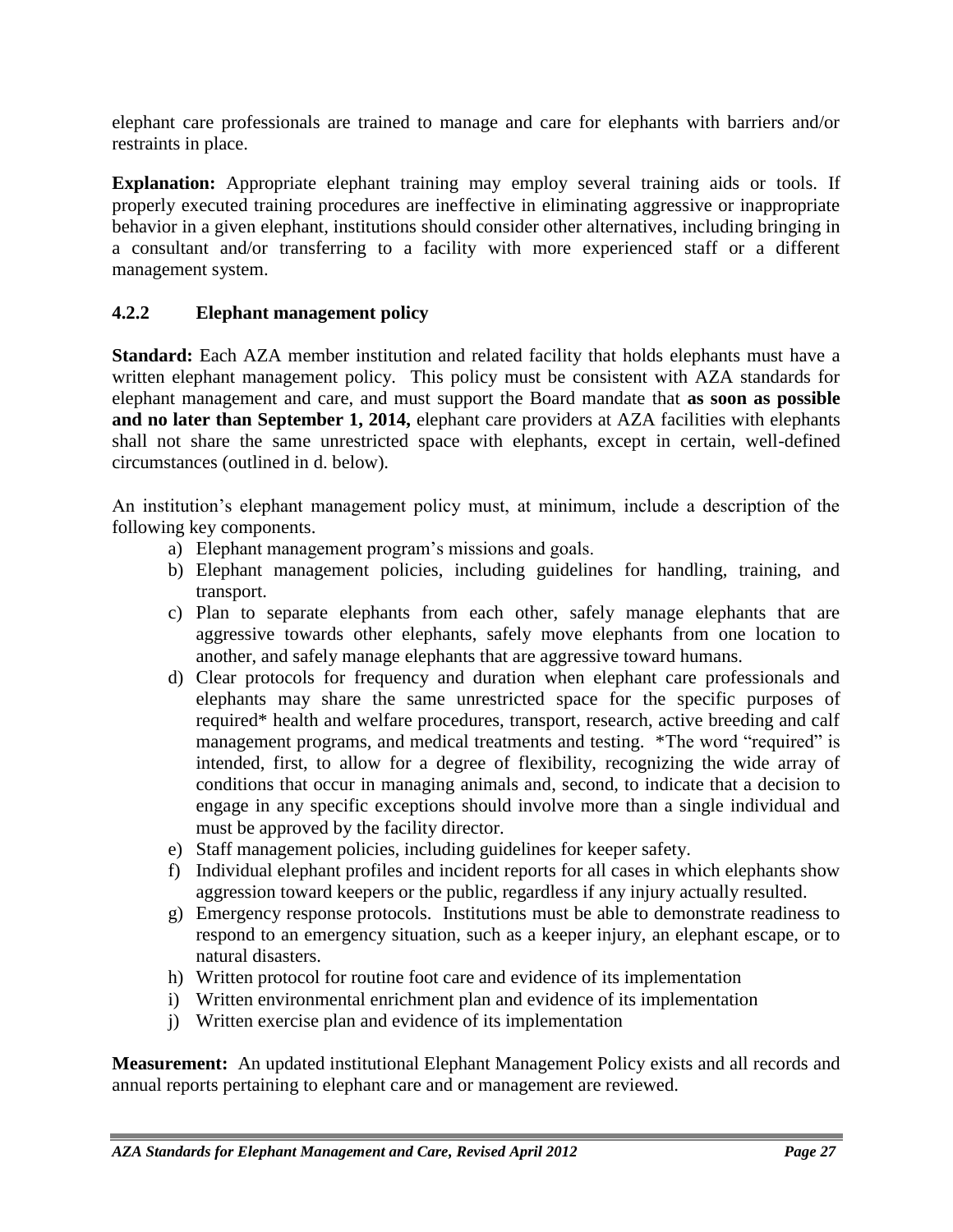**Explanation:** This policy should be developed with input from many parties, including elephant keepers, managers, curators, veterinarians, safety experts and directors. It should follow a thoughtful process taking into account the animals, staff and facility.

## **4.3 Procedures successful in facilitating introductions, including separation of individuals from group, stationing, tolerance while feeding, cooperative feeding, "howdy" units, visitation gates, etc.**

**Standard:** Protocols must be in place for safe and effective introductions and control of potential social issues.

**Measurement:** Institution must be able to demonstrate their ability to introduce and separate elephants.

**Explanation:** Gradual introductions generally follow a pattern of increasing familiarity as follows: olfactory and auditory contact, visual contact at a distance, close proximity visual contact, tactile contact over or through a barrier that allows for either individual or group to move at choice out of tactile contact range, and finally full unfettered introduction. Each phase should be observed and evaluated before moving to the next introductory phase. When doing full introductions, it is important to maintain the ability to intervene in any aggressive escalation and be able to either provide sufficient open or barrier enhanced space for one elephant to avoid another, or multiple gates to facilitate safe separation of the elephants. It should be cautioned that some elephants are able to very rapidly move through the introductory stages and may become frustrated or increasingly aggressive if the introduction moves too slowly. Hence, continual behavioral assessment of the introduction is important.

## **4.4 Enrichment programs**

**Standard:** All institutions must have a written environmental enrichment plan for their elephants and show evidence of implementation (See 1.4.6).

**Measurement:** Enrichment plan and records of daily enrichment activities should be reviewed.

**Explanation:** An effective enrichment program should promote species-appropriate behaviors. Two useful resources on enrichment programs for elephants include the Elephant Husbandry Resource Guide and [www.animalenrichment.org.](http://www.animalenrichment.org/)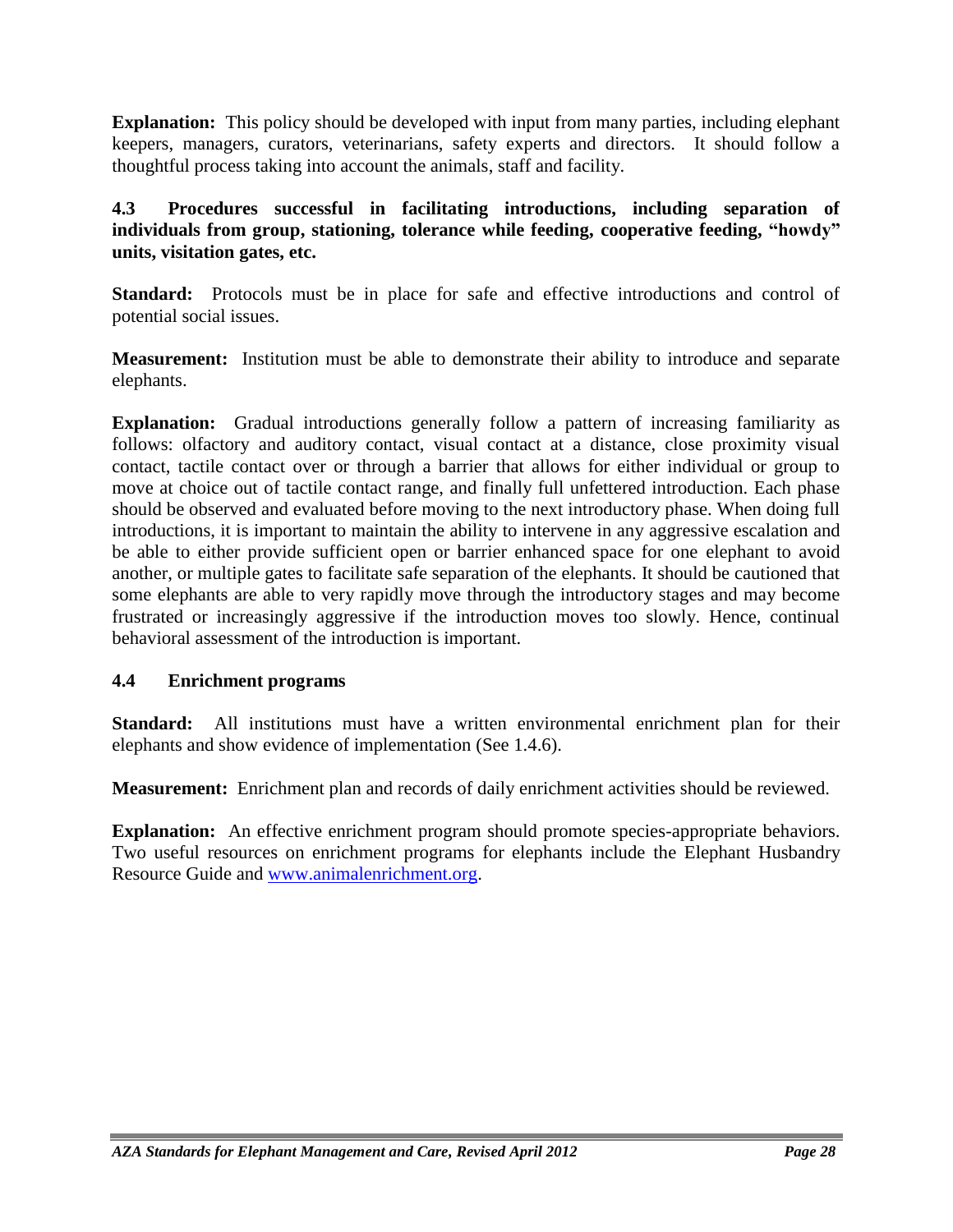## **5**. **Management Structure, Safety and Program Assessment**

## **5.1 Management structure, technical skills and competencies**

**Standard:** Each institution must demonstrate a management structure which provides (1) staff training; (2) program development and maintenance; and (3) communication with others about the elephant program. The elephant program's manager(s) and keepers must demonstrate knowledge about all emergency protocols and continually improve elephant management techniques as the industry standards evolve. Overall responsibility for the program must be clearly defined.

**By November 2016,** all elephant care professionals, managers and directors must complete PEM.

**By November 2016,** all elephant managers must complete the facilities-based PEM-II course.

**Measurement:** Institutional elephant management responsibility is clearly defined and understood by elephant manager(s) and keepers. By November 2016, all elephant care professionals, managers and directors have attended PEM I and are knowledgeable in institutional safety and elephant care protocols. By November 2016, all elephant manager(s) have attended PEM II.

**Explanation:** Most institutions typically assign one person to be the Elephant Manager, however, some institutions have more than one person sharing the duties described above.

## **5.1.1 Keeper safety proficiency (Standard applicable beginning June 1, 2013)**

**Standard:** Each institution must implement the standardized methods and protocols to evaluate and maintain records of each elephant care professional's safety-proficiency, in a manner that integrates his/her experience level with the specific behavior profiles of the elephants in his/her care.

**Measurement:** Written evaluations of each elephant care professional's safety-proficiency exist and are up to date.

**Explanation:** An elephant keeper training and safety proficiency program should include regular check-ins with the elephant manager(s) and should assess the progress of all employees in safely handling the elephants at his or her facility.

### **5.2 Animal and keeper safety**

**Standard:** A minimum of two qualified elephant keepers must be present within visual and auditory contact during any contact with elephants (any time a keeper is within trunk's reach of an elephant).

**Measurement:** Related keeper injuries should be reported annually (See 5.4).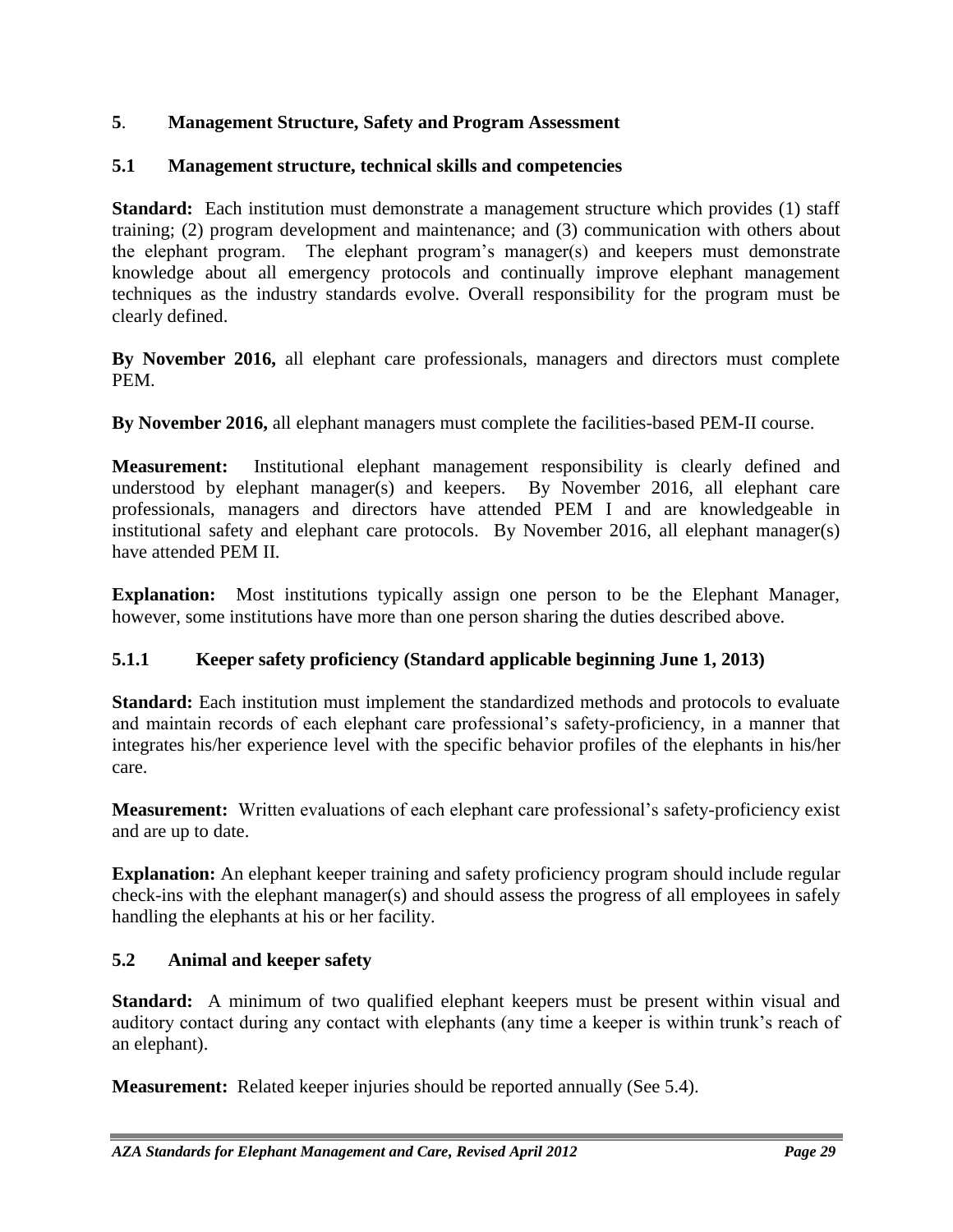**Explanation:** A qualified elephant keeper is a person the institution acknowledges as a trained, responsible individual, capable of and specifically experienced in the training and care of elephants.

# **5.2.1 Elephant aggression**

**Standard:** Any elephant that displays aggression towards an elephant care provider(s) must be immediately documented and evaluated by the elephant management team and, as soon as possible, should be managed with barriers or restraints in place between the elephant and that care provider(s).

**Measurement:** Daily reports and incident reports should be reviewed. **By January 1, 2013**, daily behavioral assessments should be available and should be reviewed.

**Explanation:** AZA is committed to maximizing the safety of elephant care staff while continuing to advance the care and welfare of the elephants. Individual elephants occasionally display aggression toward a particular keeper which may warrant managing with barriers or restraints in place when that particular keeper is present. If properly executed training procedures are ineffective in eliminating aggressive or inappropriate behavior in a given elephant, institutions should consider other alternatives, including bringing in a consultant and/or transferring to a facility with more experienced staff or a different management system.

# **5.3 Visitor safety and acceptable forms of human/animal interaction**

**Standard:** Elephant enclosures must be designed to ensure that no physical contact is possible between the visitors and the elephants that is not directly supervised and under the control of trained elephant staff.

**Measurement:** No incidents of visitor injury or inappropriate contact with elephants.

**Explanation:** All elephant/human interaction must be supervised by institutionally qualified elephant staff. Where elephant rides are done, or elephants are walked in public areas or outside their normal exhibit containment, protocols, assessments and reviews must be documented to ensure staff and public safety.

## **5.4 Program assessment**

**Standard:** Each institution must perform an annual review of its overall elephant management program, including any elephant related injuries or safety incidents, elephant management policies and procedures, elephant containment parameters and structures, staff performance and program goals.

**Beginning January 1, 2013, Standard 5.4 will change to read:** Each institution must perform an annual review of its overall elephant management program including:

• The circumstances under which elephant care professionals share unrestricted space with elephants versus when barriers and/or restraints are in place.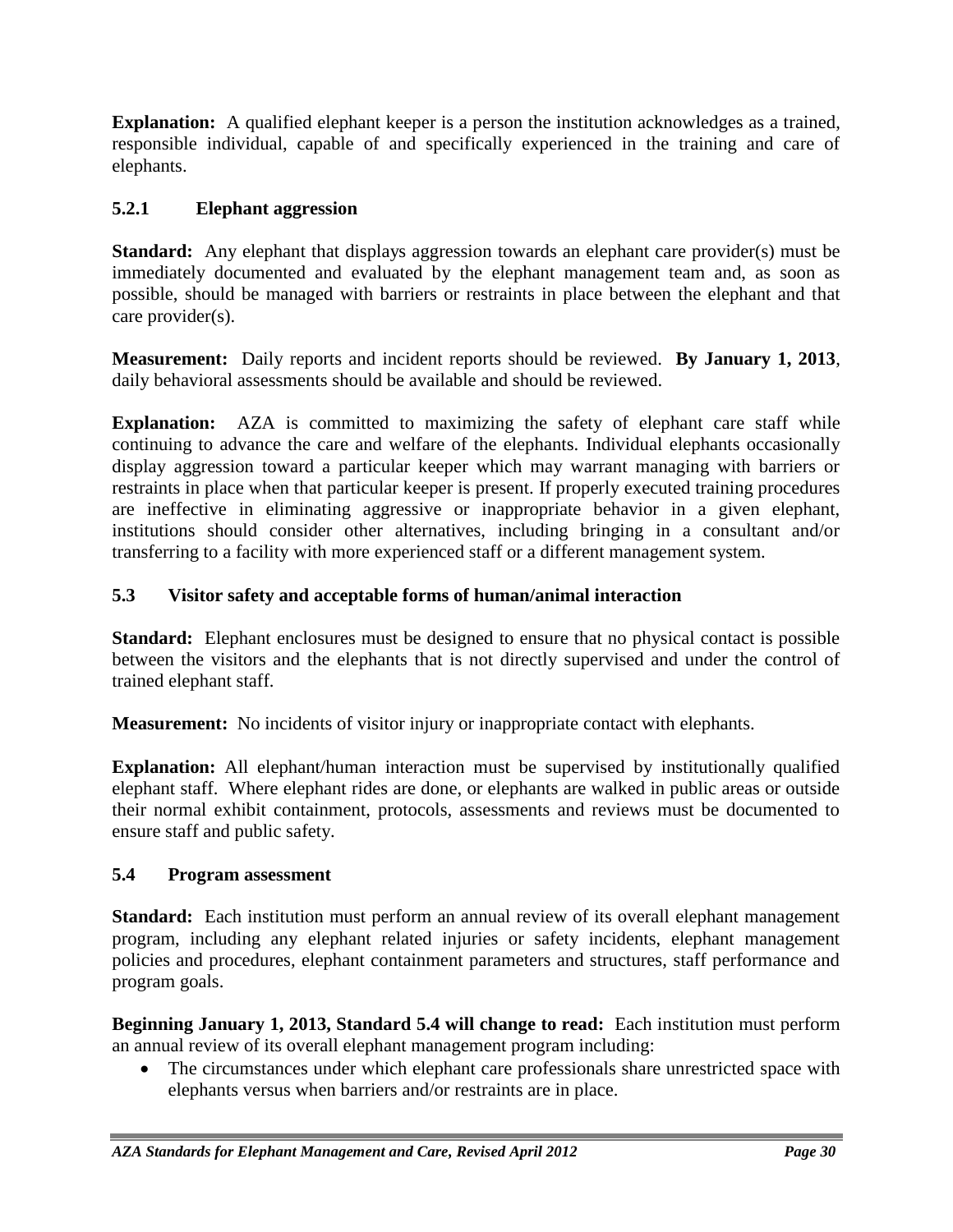- The number of workplace injuries or fatalities, if any, that occurred in the care and management of elephants and the specific conditions under which each occurred.
- The number of elephant births and mortalities and a description of the specific practices and protocols used during each event.
- Elephant management policies, procedures and protocols
- Elephant containment parameters and structures
- Staff performance and program goals

**Measurement:** Written report of the annual program assessment with recommendations for actions to be taken where appropriate. After January 1, 2013, this report shall be submitted to the Accreditation Commission, the AZA Elephant TAG/SSP and the AZA Staff.

**Explanation:** Elephant management continues to evolve as new information, knowledge and technologies become available. An annual review of the entire program will assist in identifying areas of unwanted change, assessing programs strengths and needs, and developing action plans to meet the goals of the program.

## **6. Conservation, Education, and Research**

## **6.1 Conservation and research activities**

**Standard:** AZA Zoos should contribute to *in situ* and *ex situ* conservation and research efforts.

**Measurement:** Records of participation *in situ* and *ex situ* conservation and research efforts should be reviewed.

**Explanation:** AZA zoos that currently exhibit or desire to exhibit elephants should make every effort to maintain elephants in their collections so that they can contribute to conservation through public education, scientific research, and the support of field conservation. Elephants are an important flagship species and the cornerstone of many members' African and Asian exhibit areas. (Board of Directors 3/21/00). Every institution should contribute in some way to *in situ* conservation of elephants and their habitats (EMA 1999, Hutchins and Smith, 2000). AZA members are strongly encouraged to provide financial, personnel, logistical, and other support for priority research and conservation initiatives listed in the AZA Elephant TAG/SSP Strategic Plan. Every institution should contribute in some way to elephant research activities (Keele and Dimeo-Ediger 1997, EMA 1999, Hutchins and Smith, 2000). Involvement in one or more of the following disciplines is strongly recommended: behavior, cognition, reproduction, communication, enrichment, health (disease/pathology, nutrition), and education.

## **6.2 Education programs**

**Standard:** Every institution should institute a program to educate zoo visitors about elephant and elephant conservation issues (EMA 1999, Hutchins and Smith, 2000).

**Measurement:** Records of elephant education program should be reviewed.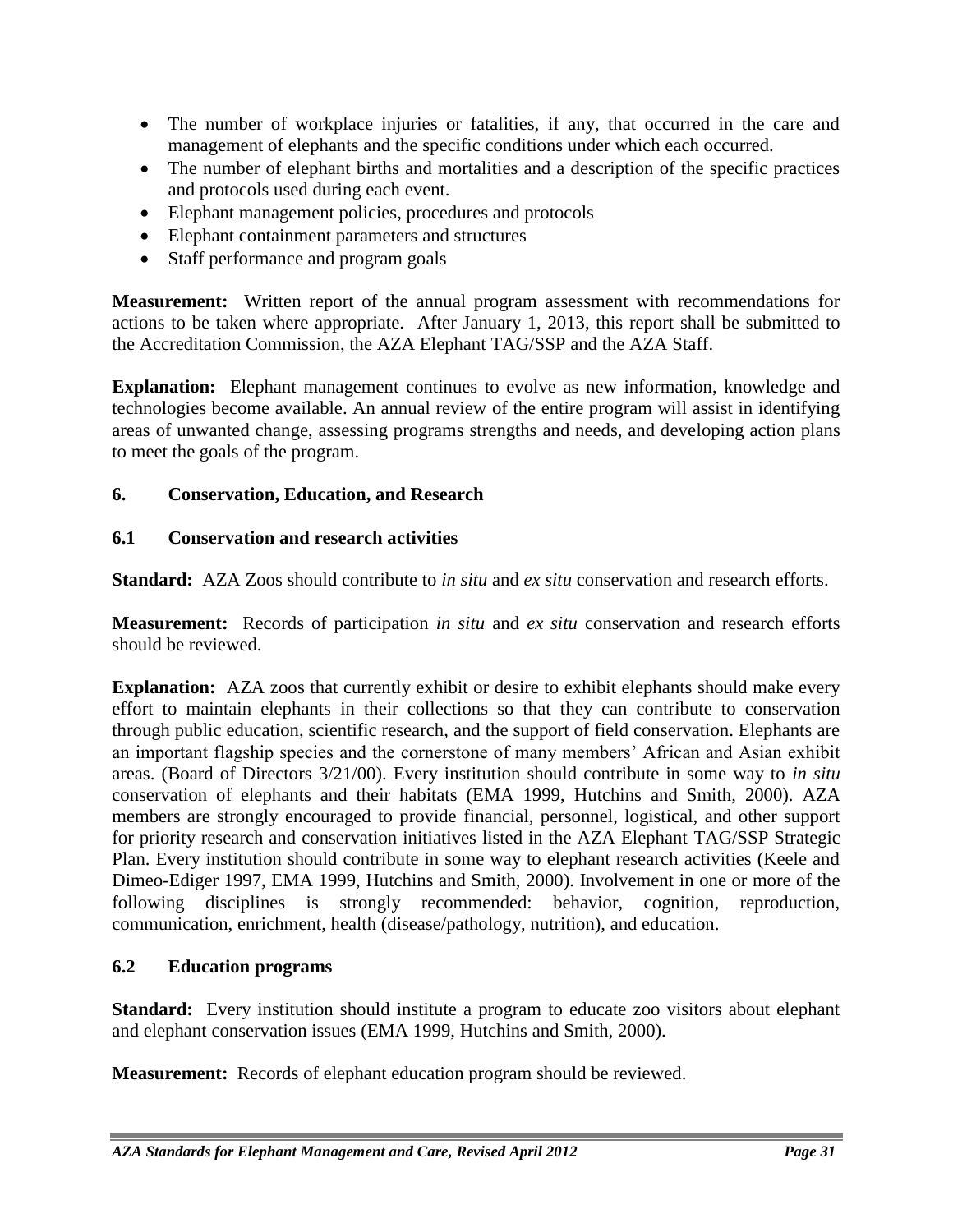**Explanation:** Assistance is available from the Elephant TAG/SSP Education Advisor. Every institution should have up-to-date educational graphics and/or information about elephants on display to the public.

## **7. Cooperative management**

**Standard:** All acquisition, disposition, transfer or breeding of elephants in AZA institutions is subject to approval of the AZA Elephant TAG/SSP. All breeding, management and transfer recommendations of the AZA Elephant TAG/SSP should be followed. The success of cooperative breeding programs depends on all institutions supporting TAG/SSP recommendations.

If differences regarding TAG/SSP recommendations occur between the TAG/SSP Steering Committee and a member institution, the AZA SSP Handbook clearly articulates the process that both parties must utilize to resolve these differences prior to engaging in the Animal Management Reconciliation Policy.

**Measurement:** Records of participation and cooperation with the Elephant TAG/SSP should be reviewed.

**Explanation:** The goals and mission of the Elephant TAG/SSP will only be met if each AZA institution managing elephants honors its commitment as either a holding or breeding facility. Each institution must make every effort to abide by Elephant TAG/SSP breeding and transfer recommendations.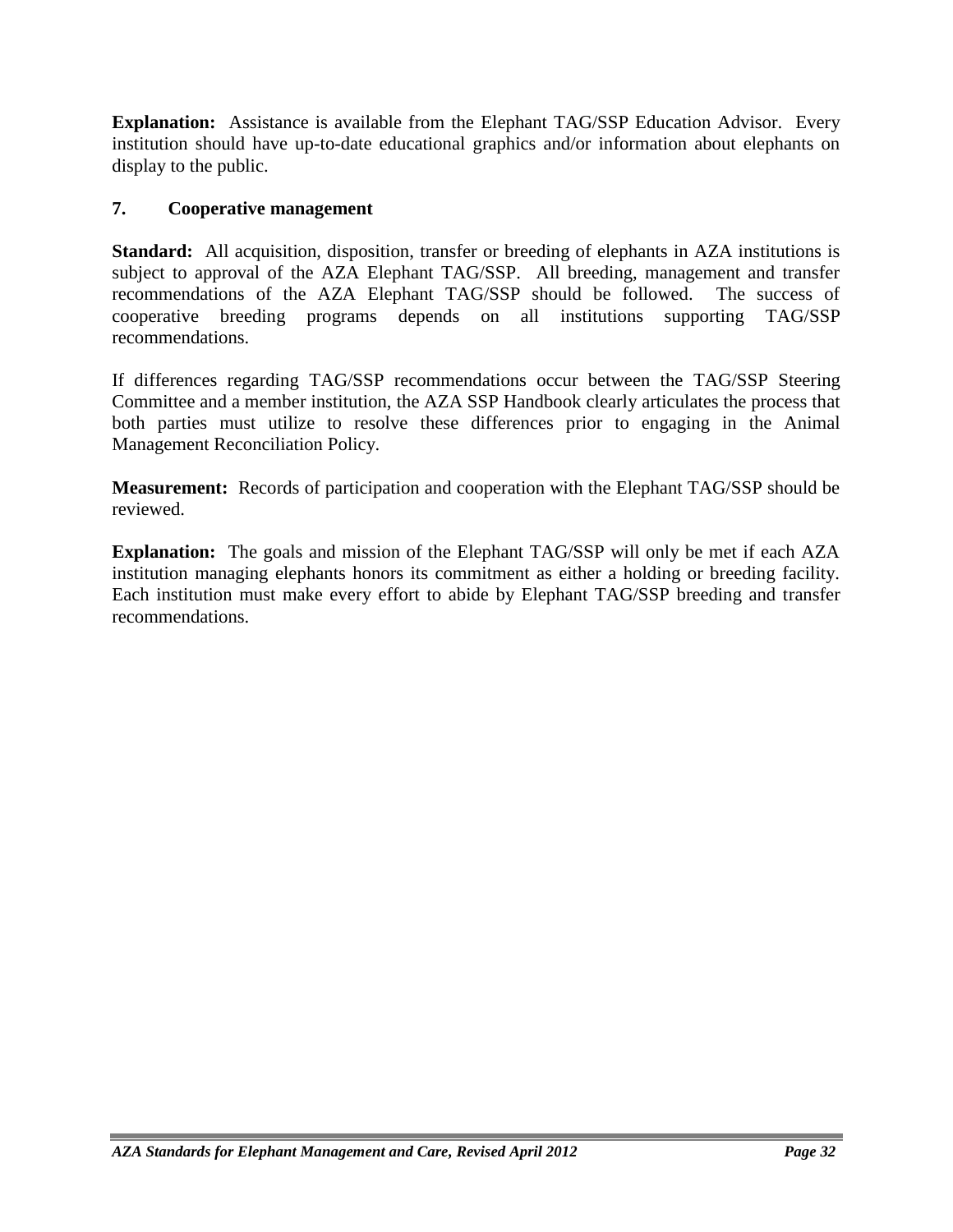## **References**

AZA, 2011. Principles of Elephant Management Course Curriculum.

AZA Regents. 2001. *AZA Schools for Zoo and Aquarium Personnel: Principles of Elephant Management*. American Zoo and Aquarium Association, Silver Spring, MD.

Brown, J. (1998) The need for routine elephant blood draws. *Animal Keeper's Forum* 25: 357- 359.

Brown, J. 2000. Reproductive endocrine monitoring of elephants: An essential tool for assisting captive management. *Zoo Biology* 19: 347-367.

Chapple, C. and Ridgway, D. 2001. Elephant handling and an analysis of the risks*. Journal of the Elephant Manager's Association* 11: 163-165.

Csuti, B., Sargent, E.L., and Bechert, U.S., eds. 2001. *The Elephant's Foot: Prevention and Care of Foot Conditions in Captive Asian and African Elephants*. Iowa State University Press, Ames, IA.

Desmond, T. & G. Laule. 1991. Protected contact: Elephant handling. Pp. 84-91 in *Proceedings of the 12th International Elephant Workshop*. Burnet Park Zoo, Syracuse, NY.

Dierenfeld, E. 1995. Nutrition and feeding. *Journal of the Elephant Manager's Association* 6: 32-39.

Doyle, C. 1993. Protected/confined contact as a supplement in a free contact system. Pp. 30-32 in *Proceedings of the 14th Annual Elephant Managers Conference*. Marine World Africa USA, Vallejo, CA.

EMA 1999. The EMA standard guidelines for elephant management. *Journal of the Elephant Manager's Association* 10: 203-204.

Fowler, M.E. 1995. *Restraint and Handling of Wild and Domestic Animals*. Second Edition. Iowa State University Press, Ames, IA.

Gruber, T.M., Friend, T.H., Packard, J.M., Beaver, B., and Bushong, D. 2000. Variation in stereotypic behavior related to restraint in circus elephants*. Zoo Biology* 19: 209-221.

Hermes, R., Olson, D., Goritz, F., Brown, J.L., Schmitt, D.L., Hagan, D., Peterson, J.S., Fritsch, G., and Hildebrandt, T.B. 2000. Ultrasonography of the estrous cycle in female African elephants (*Loxotana africana*). *Zoo Biology* 19: 369-382.

Hildebrandt, T.B., Goritz, F., Pratt, N., Brown, J.L., Montali, R., Schmidt, D.L., Fritsch, G. and Hermes, R. 2000a. Ultrasonography of the urogential tract in elephants (*Loxotana africana* and *Elaphas maximus*): An important tool for assessing female reproductive function. *Zoo Biology* 19: 321-332.

Hildebrandt, T.B., Hermes, R., Pratt, N.C., Fritsch, G., Blottner, S., Schmidt, D.L., Ratanakorn, P., Brown, J.L., Reitschel, W. and Goritz, F. 2000b. Ultrasonography of the urogential tract in elephants (*Loxotana africana* and *Elephas maximus*): An important tool for assessing male reproductive function. *Zoo Biology* 19: 333-345.

Hutchins, M. and B.R. Smith. 1999. *AZA Elephant Planning Initiative: On the Future of Elephants in North American Zoos*. American Zoo and Aquarium Association, Silver Spring, MD.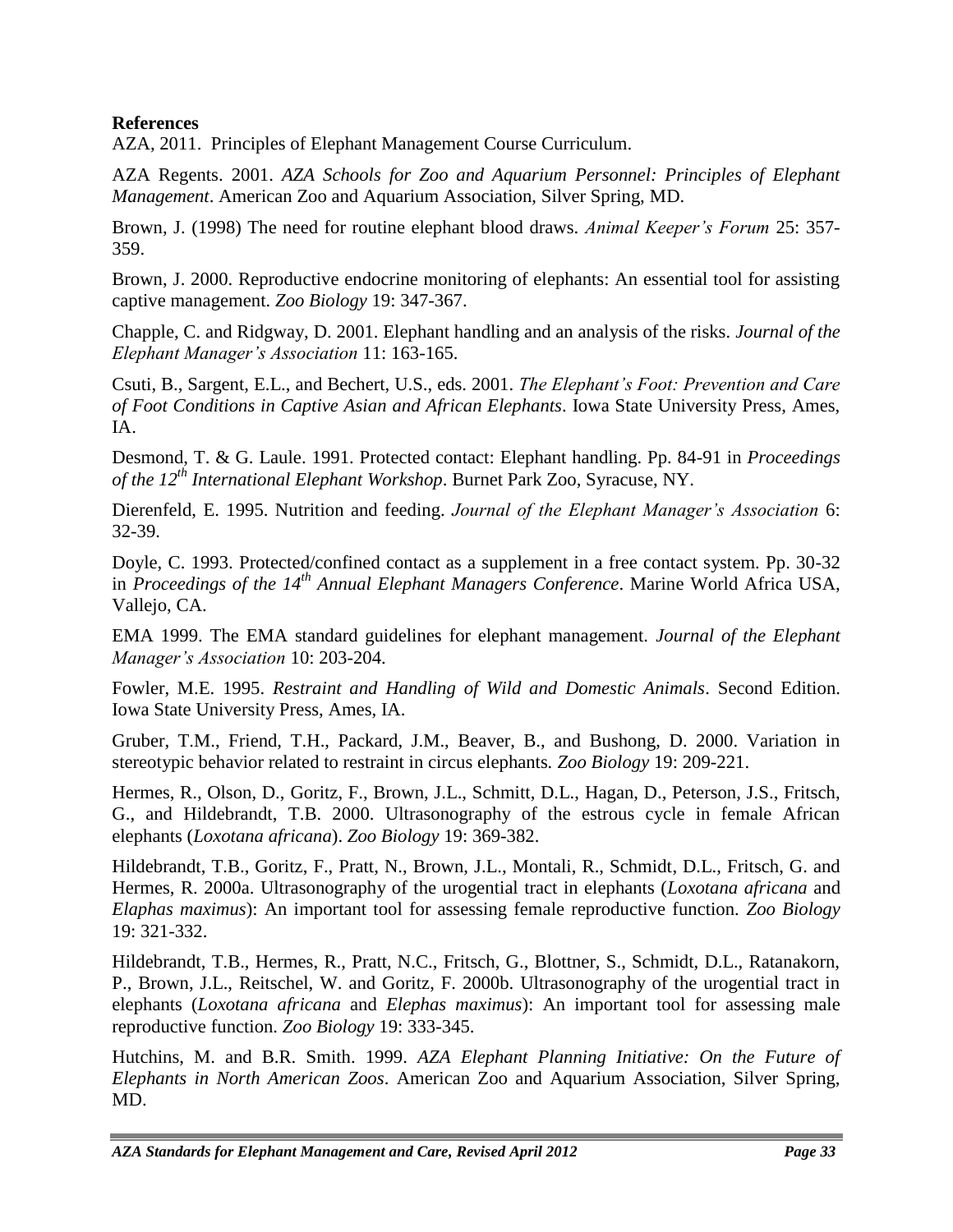Keele, M. and N. Dimeo-Ediger. 1997. *AZA Elephant Masterplan 1997-2002*. Oregon Zoo, Portland, OR.

Krantz, K. 1996. Introduction, socialization and crate training. Pp. 78-87 in Kleiman, D.G., Allen, M., Thompson, K.V., and Lumpkin, S., eds. *Wild Mammals in Captivity*. Smithsonian Institution Press, Washington, DC.

Lehnhardt, J. 1991. Elephant handling: A problem of risk management and resource allocation*. AAZPA Annual Conference Proceedings*: 569-575.

Lehnhardt, J. 2001. Response. *Journal of the Elephant Manager's Association* 11: 165-166.

Lindburg, D.G. and Robinson, P. 1986. Animal introductions: Some suggestions for easing the trauma. *Animal Keeper's Forum* 13: 8-11.

Mikota, S.K., Larson, R.S. and Montali, R. 2000. Tuberculosis in elephants in North America. *Zoo Biology:* 393-403.

Mikota, S.K., Sargent, E., and Ramglack, G.S. 1994. *Medical Management of the Elephant*. Indria Publishing House, West Bloomfield, MI.

Oftedal, O., Baer, D.J., and Allen, M.E. 1996. The feeding and nutrition of herbivores. Pp. 129- 138 in Kleiman, D.G., Allen, M., Thompson, K.V., and Lumpkin, S., eds. *Wild Mammals in Captivity*. Smithsonian Institution Press, Washington, DC.

Olson, D, et al., 2004. Elephant Husbandry Resource Guide.

Samuel, W.M., Pybus, M.J., and Kocan, A.A. 2001. *Parasitic Diseases of Wild Mammals*. Second Edition. Iowa State University Press, Ames, IA.

Sreekumar, K.P. and Nirmalan, G. 1990. Estimation of body weight in Indian elephants (*Elaphus maximus indicus*). *Veterinary Research Communication* 14: 5-17.

Priest, G., Antrim, J. Gilbert, J. and Hare, V. 1998. Managing multiple elephants using protected contact at San Diego's Wild Animal Park. *Soundings* 23 (1): 20-24.

Rassmussen, L.E.L., Schmidt, M.J., Henneous, R., Groves, D., Daves, G.D. Jr. 1982. Asian bull elephants: Flehman-like responses to extractable components in female elephant estrus urine. *Science* 217: 159-162.

Richman, L.K., R.J. Montali, R.C. Cambre, J.M. Lehnhardt, Kennedy, S.K. Potgieter, L. 1996. Endothelial inclusion body disease: A newly recognized fatal herpes-like infection in Asian elephants. *Proceedings of the American Association of Zoo Veterinarians' Annual Conference*: 483-485.

Richman, L.K., R.J. Montali, R.L. Gerber, M.A. Kennedy, J. Lenhardt, T. Hildebrandt, D. Schmitt, D. Hardy, D.J. Alecendor & G.S. Hayward. 1999. Novel endotheliotropic herpesviruses fatal for Asian and African elephants. *Science* 283: 1-5.

Roocroft, A. and Zoll, A.T. 1994. *Managing Elephants: An Introduction to Their Training and Management*. Fever Tree Press, Ramona, CA.

Schanberger, A. et al. 2001. Discussion on chaining, electricity continues*. Journal of the Elephant Management Association* 11: 160-161.

Schmid, J. 1995. Keeping circus elephants temporarily in paddocks-The effects on their behavior. *Animal Welfare* 4: 87-101.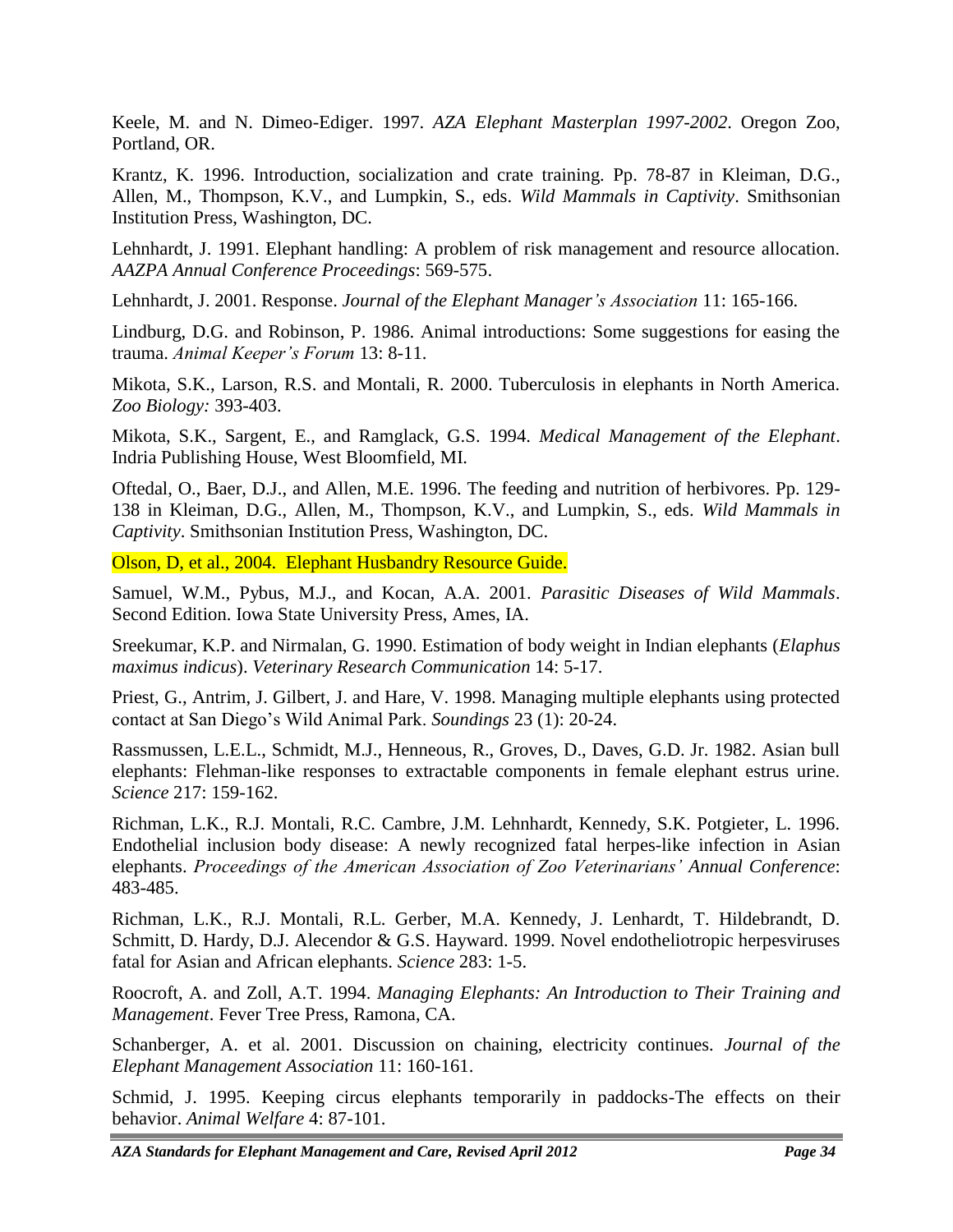Schmid, J. 1998. Hands off, hands on: Some aspects of keeping elephants. *International Zoo News* 45: 476-486.

Schmidt, M.J., Henneous, R.L., Haight, J.D., Rutkowski, C., and Sanford, J. 1991. *The Elephant Restraint Chute Owner's Manual*. Washington Park Zoo, Portland, OR.

Sevenich, M., Upchurch, B., and Mellen, J. 1998. The science of animal management: Evaluating the effects of training and enrichment on elephant behavior*. Journal of the Elephant Manager's Association* 9: 201-205.

Shepherdson, D.J. 1999. Environmental enrichment for elephants: Current status and future directions. *Journal of the Elephant Manager's Association* 10: 69-77.

Shepherdson, D.J., Mellen, J.D., and Hutchins, M. eds. 1998. *Second Nature: Environmental Enrichment for Captive Animals*. Smithsonian Institution Press, Washington, D. C.

Smith, B. and Hutchins, M. 2000. The value of captive breeding programmes to field conservation: Elephants as an example*. Pachyderm* 28: 101-109.

Sukumar, R. 1992. *The Asian Elephant: Ecology and Management*. Cambridge University Press, Cambridge, U.K.

Taylor, V.J. and Poole, T.B. 1998. Captive breeding and infant mortality in Asian elephants: A comparison between twenty western zoos and three eastern elephant centers. *Zoo Biology* 17: 311-332.

Ullrey, D.E., Crissey, S.D., and Hintz, H.F. 1997. Elephants: Nutrition and dietary husbandry. Fact sheet #004. *AZA Nutrition Advisory Group Handbook*. American Zoo and Aquarium Association, Bethesda, MD.

USDA APHIS. 2000. *Guidelines for the Control of Tuberculosis in Elephants*. United States Department of Agriculture, Washington, DC.

Wiese, R.J. 2000. Asian elephants are not self-sustaining in North America. *Zoo Biology* 19: 299-309.

Wiese, R.J. and Hutchins, M. 1994. *Species Survival Plans: Strategies for Wildlife Conservation*. American Zoo and Aquarium Association, Bethesda, MD.

Wiese, R.J. and Olson, D. 2000. State of the North American African elephant population and projections for the future. *Zoo Biology* 19: 311-320.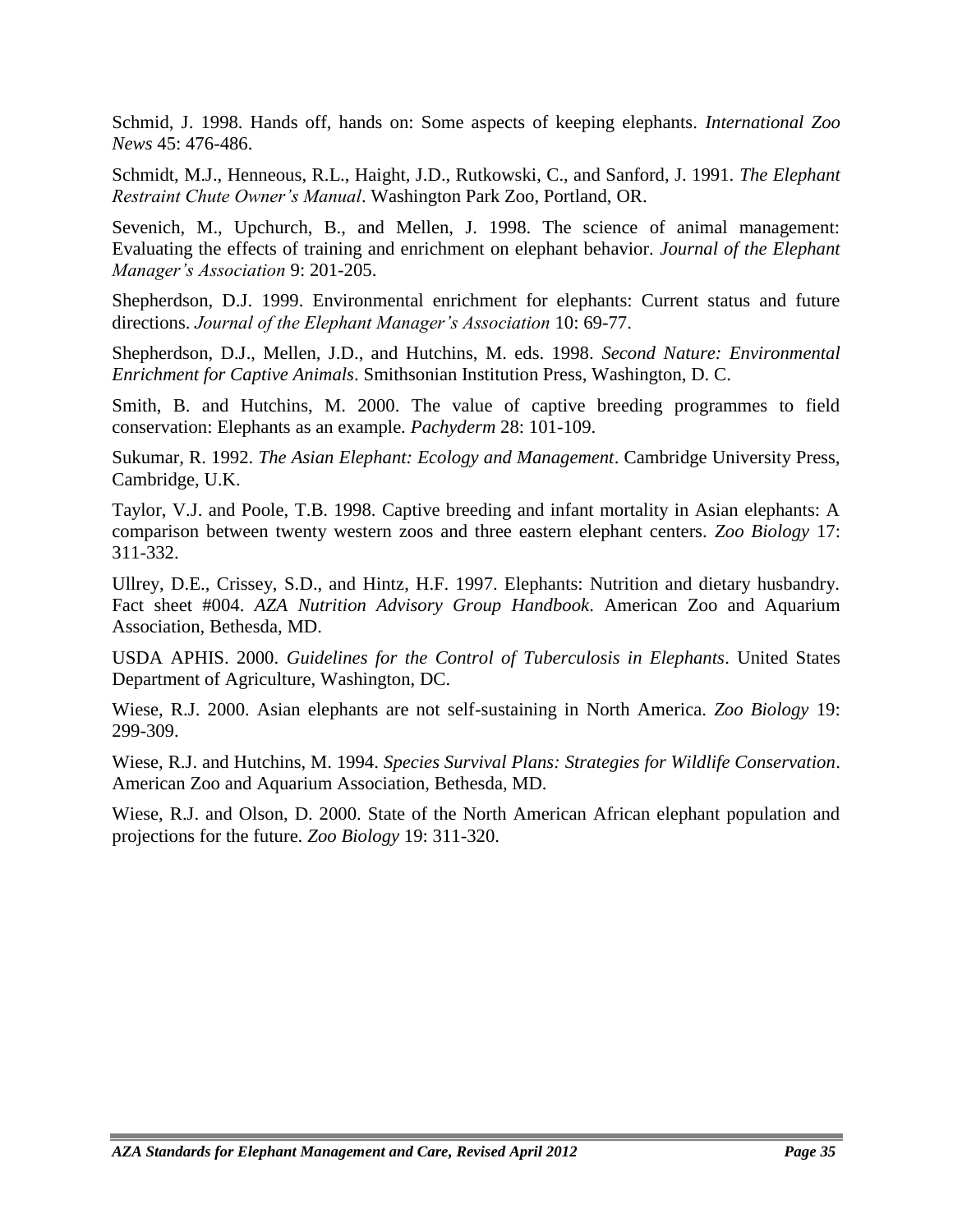### **Appendix 1 - Nutrition**

| Nutrient         | Maintenance,<br><b>Breeding</b> | Late<br>pregnancy | Lactation   | Juvenile<br>growth |
|------------------|---------------------------------|-------------------|-------------|--------------------|
| Crude Protein, % | $8 - 10^a$                      | 12                | $12-14^{b}$ | $12 - 14^c$        |
| Lysine, %        | 0.3                             | 0.4               | $0.4 - 0.5$ | $0.5 - 0.6$        |
| Calcium, %       | 0.3                             | 0.5               | 0.5         | $0.5 - 0.7$        |
| Phosphorus, %    | 0.2                             | 0.3               | 0.3         | $0.3 - 0.4$        |
| Magnesium, %     | 0.1                             | 0.1               | 0.1         | 0.1                |
| Potassium, %     | 0.4                             | 0.4               | 0.5         | 0.4                |
| Sodium, %        | 0.1                             | 0.1               | 0.1         | 0.1                |
| Sulphur, %       | 0.15                            | 0.15              | 0.15        | 0.15               |
| Iron, ppm        | 50                              | 50                | 50          | 50                 |
| Copper, ppm      | 10                              | 10                | 10          | 10                 |
| Manganese, ppm   | 40                              | 40                | 40          | 40                 |
| Zinc, ppm        | 40                              | 40                | 40          | 40                 |
| Cobalt, ppm      | 0.1                             | 0.1               | 0.1         | 0.1                |
| Iodine, ppm      | 0.6                             | 0.6               | 0.6         | 0.6                |
| Selenium, ppm    | 0.2                             | 0.2               | 0.2         | 0.2                |
| Vitamin A, IU/kg | 3000                            | 3000              | 3000        | 3000               |
| Vitamin D, IU/kg | 800                             | 800               | 800         | 800                |
| Vitamin E, IU/kg | 100                             | 100               | 100         | 100                |
| Thiamine, ppm    | 3                               | 3                 | 3           | 3                  |
| Riboflavin, ppm  | 3                               | 3                 | 3           | 3                  |

Table 1 - from Nutrition Advisory Group Handbook, "Elephants: Nutrition and Dietary Husbandry" (Ullrey et al. 1997).

<sup>a</sup>Adult maintenance, 8% CP, breeding bull, pregnant cow (1st two-thirds of pregnancy), 10%CP.

<sup>b</sup>First year of lactation, 14% CP, 2nd year of lactation, 12% CP

<sup>c</sup>Weanling, 14% CP; 3-year old, 13% CP, 4-year old to year old, 12% CP.

Deficiencies in vitamin E in elephants in human care has lead to a range of symptoms, including necrotizing myopathies, anemia, reproductive failure (Kenny 2001), capture myopathy (Dierenfeld and Dolensek 1988; Barnett 1990), and white muscle disease (Dierenfeld and Dolensek 1988). Levels of circulating α-tocopherol in wild elephants have been recorded at 0.77 μg/ml; circulating levels in elephants in human care showing no clinical signs of vitamin E deficiency had an average level of only 0.43 μg/ml (Dierenfeld 1989). In order to increase circulating levels of α-tocopherol, supplementation of elephant diets with natural and artificial sources of vitamin E is recommended.

Grass hay with an ADF of  $> 30\%$  should be provided to elephants (Ullrey et al., 1997), and can be mixed with legume hays. All hay fed should be of high quality, properly dried and cured, and regularly assessed for nutritional content (Oftedahl and Allen, 1996). To provide a more nutritionally complete diet, concentrated pellets can be offered in addition to hay. These pellets should be high-fiber and low in starch. Providing browse for elephants increases foraging time, can add important nutritional benefits, and can promote dental health. As with other food items offered to elephants, it is important to have browse nutritionally analyzed.